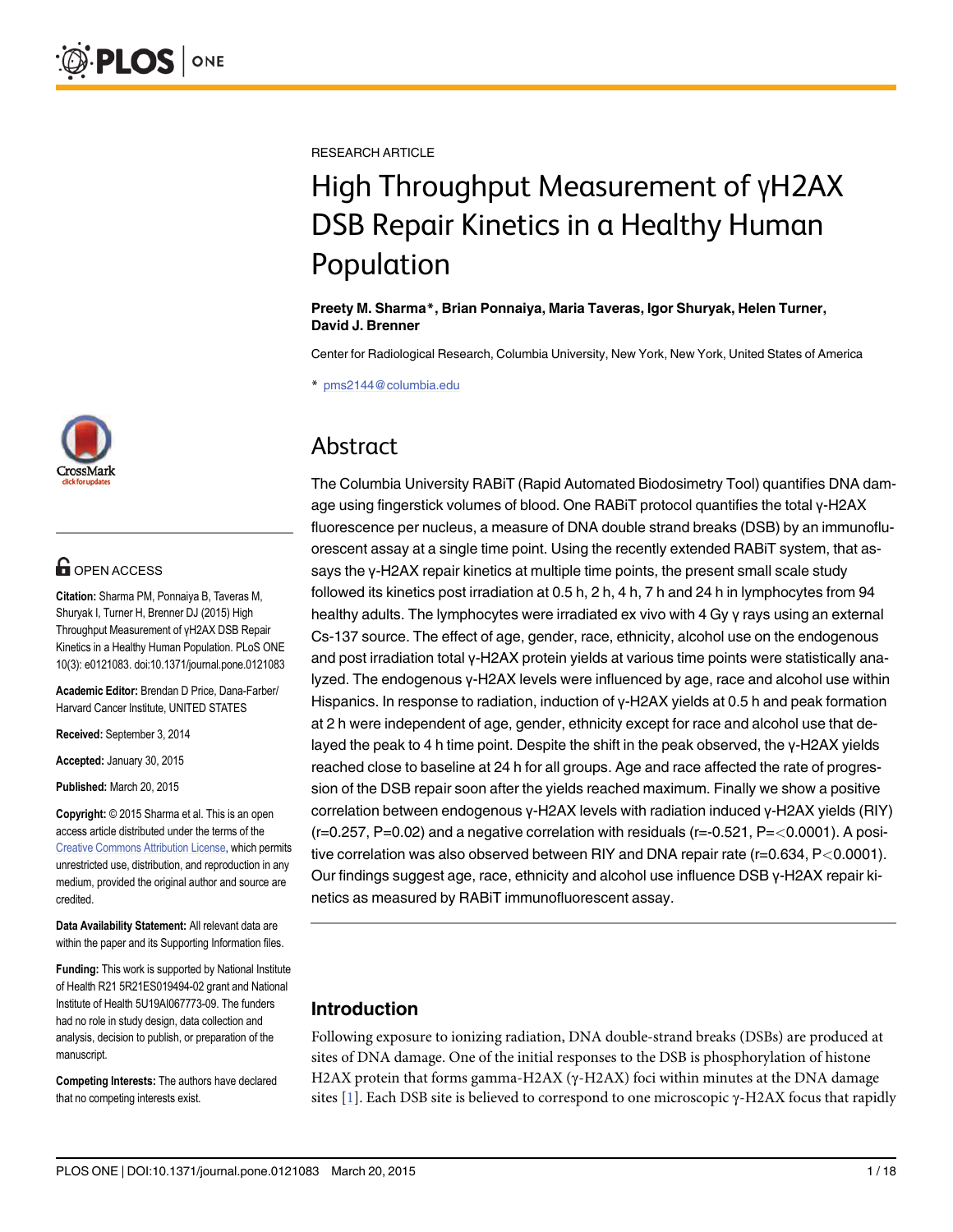<span id="page-1-0"></span>forms and depending on functionality of the DNA repair response, the foci repair at different rates that is indicated by disappearance of foci at those sites. These foci repair over a period of two days [\[2](#page-14-0)–[4](#page-14-0)] and can be followed microscopically by the immunofluorescent γ-H2AX assay that immunostains the phosphorylated H2AX histone represented as γ-H2AX. Both the intensity of the fluorescence at individual DSB sites and the number of γ-H2AX foci is directly proportional to the amount of DSB produced  $[5]$  $[5]$ . An ultra high throughput automated system, the RABiT (Rapid Automated BIodosimetry tool [[6](#page-14-0), [7\]](#page-15-0) developed at the Center for High-Throughput Minimally Invasive Radiation Biodosimetry (CHTMIRB) estimates individual dose exposure using finger stick blood sample in an in-situ multi-well plate platform. This robotically based system is fully automated, and its high throughput is based on robotic handling, a multiwell plate platform, and rapid image analysis. One of the assays optimized in the system is the γ-H2AX assay [[8](#page-15-0)] quantifying the DNA double strand breaks (DSB) [[3](#page-14-0), [4,](#page-14-0) [9\]](#page-15-0) in isolated unstimulated lymphocytes. The non-proliferating lymphocytes are G0 phase cells that have low background γ-H2AX staining [[10](#page-15-0)] which is advantageous for purpose of biodosimetry. These cells can be obtained in large numbers, in a short span of time from a small volume of blood and manipulated in few steps with minimal cell quality compromise. With the advantages of obtaining these cells with minimal invasive methods [\[8](#page-15-0)], high sensitivity and specificity of the γ-H2AX assay and ease of monitoring with automated microscopic techniques, this assay is well suited for biodosimetry in population studies [[3](#page-14-0), [4](#page-14-0), [8,](#page-15-0) [11](#page-15-0)]. Inter-individual variability in γ-H2AX response  $[12, 13]$  $[12, 13]$  $[12, 13]$  is documented, although the effect of modulators such as genetic, environmental, age, gender, and other factors on radiation induced γ-H2AX formation, efficiency of DSB repair, and cellular radiosensitivity is not completely understood. Among factors modulating DNA repair, environmental factors such as smoking  $[14, 15]$  $[14, 15]$  $[14, 15]$ , diet  $[16, 17]$  $[16, 17]$  $[16, 17]$  and factors such as age, gender  $[18-21]$  $[18-21]$  $[18-21]$  $[18-21]$  have been studied. At the cellular level, the kinetics of formation or loss of γ-H2AX foci may reflect the rate or efficiency of DSB repair [\[22](#page-15-0)–[24\]](#page-15-0). The biphasic nature of DSB repair kinetics has been associated with different repair pathways that allow repair for a fast (initial few hours) and slow component (hours to days) of repair [[25](#page-15-0), [26](#page-16-0)]. Additionally, there is evidence that the DSBs assayed several hours after the initial radiation challenge that still remain unrepaired known as residual DNA damage, may be predictive of individual susceptibility to complex DNA lesions that can be lethal [\[2,](#page-14-0) [27,](#page-16-0) [28\]](#page-16-0). The rate of loss of foci and presence of residual foci has also been correlated with cellular radiosensitivity [[29](#page-16-0)]. Further, it has been suggested that lower levels of initial DNA damage may be associated with a lower risk of severe late subcutaneous radiation effects [[30](#page-16-0)].

It is thus implicit that study of factors affecting variability in DSB repair kinetics and residual levels are important for understanding individual radiation response and sensitivity and has been the subject of recent investigations. Recently a systematic evaluation of published population studies employing the γ-H2AX assay as a DSB repair and genomic instability marker was reported [[31](#page-16-0)]. This study highlighted the technical and epidemiological heterogeneity and gaps in the knowledge of the impact of modulators such as environmental factors, genotype among others. Information about DNA repair response in humans of different age, gender, racial and ethnic origin is sparse.

The goals of the current small scale study are as follows: 1) to collect finger stick blood samples from healthy individuals, isolate lymphocytes and assay at multiple time points using the γ-H2AX assay protocol of the extended RABiT system 2) to demonstrate the practicality and scalability of the extended RABiT system by measuring  $\gamma$ -H2AX yields at multiple time points and generate decay curves and 3) to characterize the effect of demographic characteristics such as age, genotype- ethnicity and race, hormonal influences-gender and environmental factorsalcohol on the baseline endogenous γ-H2AX, radiation induced γ-H2AX response, DNA repair kinetics, repair rate, and residuals. The induction, repair and disappearance of DNA DSB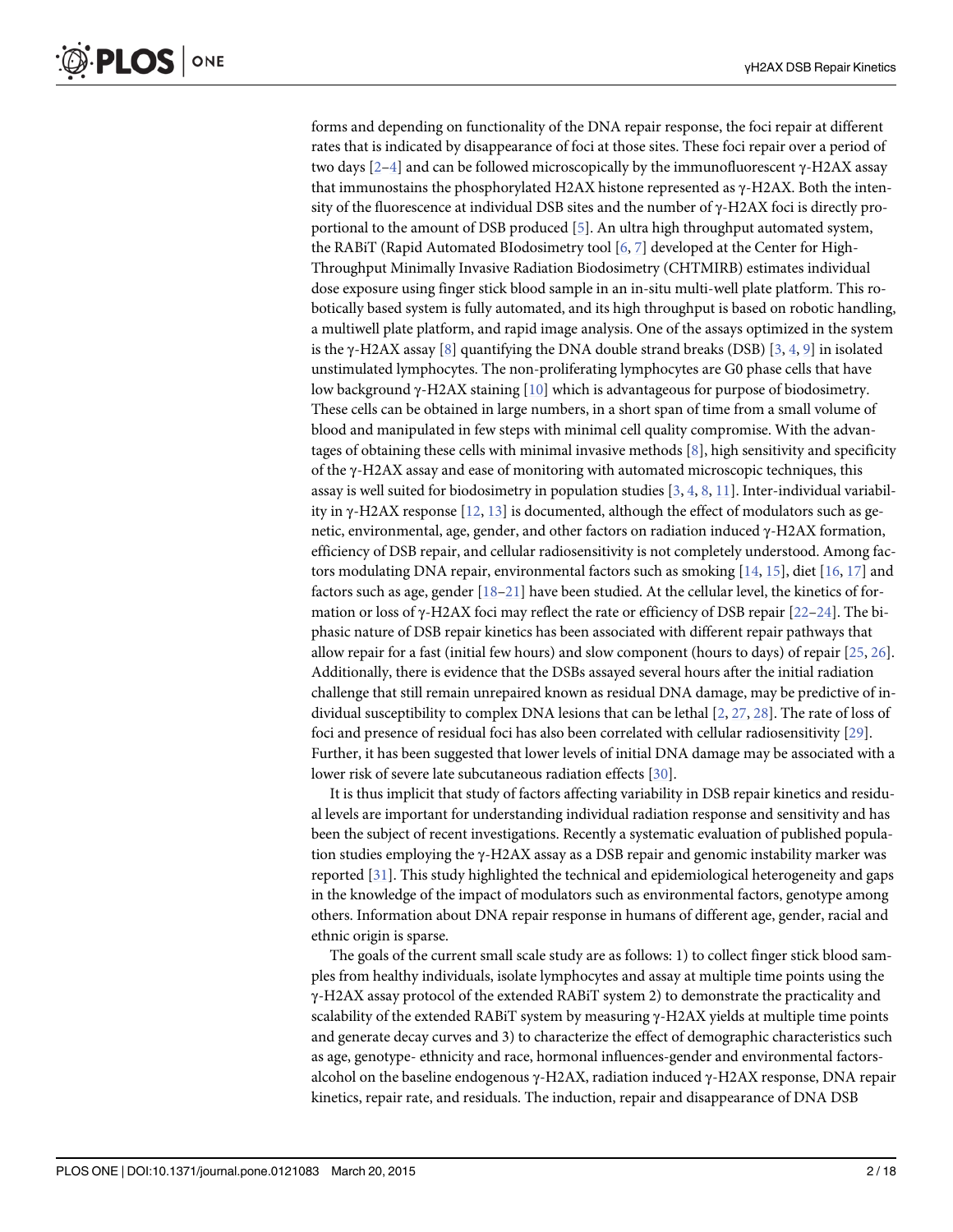<span id="page-2-0"></span>damage was followed microscopically by immunostaining the phosphorylated form of H2AX in unstimulated lymphocytes. Variations in the  $\gamma$ -H2AX decay rate and repair efficiency up to 24 hours post-irradiation are presented.

# Materials and Methods

# Blood collection

All research involving human participants was approved by the Columbia University Medical Center Institutional Review Board (IRB-AAAF3516). Informed written consent, was obtained from the participants. Finger stick blood samples were collected in heparin coated PVC Safe-T-Fill capillaries (RAM Scientific Inc., Yonkers, NY) or MiniCollect 1 cc tube and MiniCollect capillaries (Greiner Bio-one North America Inc, Monroe, NC) from 94 healthy volunteers in the age range 19 to 50 years. Demographic information for gender, age, ethnicity, smoking and alcohol consumption status were recorded for each donor. Alcohol consumption status represents donors that reported consumption of any amount of alcoholic beverages as alcohol consumers and no alcohol consumption as non-alcohol consumers. The females were 63.80% and males 36.17% of the adults recruited ( $SL$  Table). Of the total individuals recruited, majority were White (37.23%), with individuals reported as Other at (24.46%), African American (18.08%) and Asians (13.82%). The non-Hispanic ethnic group was 56% of the total donors. Of the total adults, 62.7% were alcohol consumers of which 12% were reported to be wine drinkers. A majority (95.74%) of the donors were never smokers. Blood samples (30 μl) were pipetted into heparin-coated PVC capillaries (containing 50 μl lymphocyte separation medium (Histopaque-1083; Invitrogen, Eugene, OR) and sealed using Hemato-Seal tube sealing compound (Fisher Scientific, Pittsburgh, PA) as described in [\[8](#page-15-0), [32](#page-16-0)]. The capillaries were irradiated with  $\gamma$  rays (0, and 4 Gy) using a Gammacell 40<sup>137</sup>Cs irradiator (Atomic Energy of Canada, Ltd.). After irradiation, the samples were incubated at 37°C for 30 min to allow for the formation of γ-H2AX foci at the DSB sites. The irradiated blood samples were manually loaded into a custom-designed centrifuge bucket capillary insert.

# Human lymphocyte isolation

To isolate the lymphocytes, the blood samples were spun at 3750 rpm for 5 min to form a distinct lymphocyte band at the interface between the blood plasma and the separation medium. The capillary tubes were cut manually between the lymphocyte band and red blood cell (RBC) pellet as described elsewhere  $[8, 32]$  $[8, 32]$  $[8, 32]$  $[8, 32]$ . The isolated lymphocytes and plasma were gently emptied into 96 well tissue culture plate well (Eppendorf, Hauppauge, NY) containing 170 μl RPMI complete medium and placed in the incubator 37°C. At each time point 20 μl aliquot from each respective sample wells were transferred to polycarbonate filter-bottomed multiwell plate (HTS Solubility Filter Plates, Millipore, Billerica, MA) with a pore size of 0.4 μm containing 80 μl phosphate-buffered saline (PBS). To enhance the hydrophilic property of the polycarbonate membranes, the filter plates are pretreated with 25% methanol and washed twice with PBS. The multiwell plate with the isolated lymphocytes was then transferred to the prototype of the extended RABiT system, a robotic plate handling system for automated filtering and liquid handling as described in  $[33]$  $[33]$  $[33]$ . As a first step, the positive pressure unit on the gantry system seals the top surface of the plate and applies a positive pressure of 2 PSI for 1.5 s, sufficient to purge the blood plasma and separation medium through the filter plates into the waste system. After the first filtration, the cells are washed by dispensing 100 μl PBS. After the initial wash step, the cells are fixed with 100 μl ice-cold methanol for 10 min. During this time, the filter plate is transferred to a cold surface plate set at −20°C to keep the filter plate cool during the lymphocyte fixation step.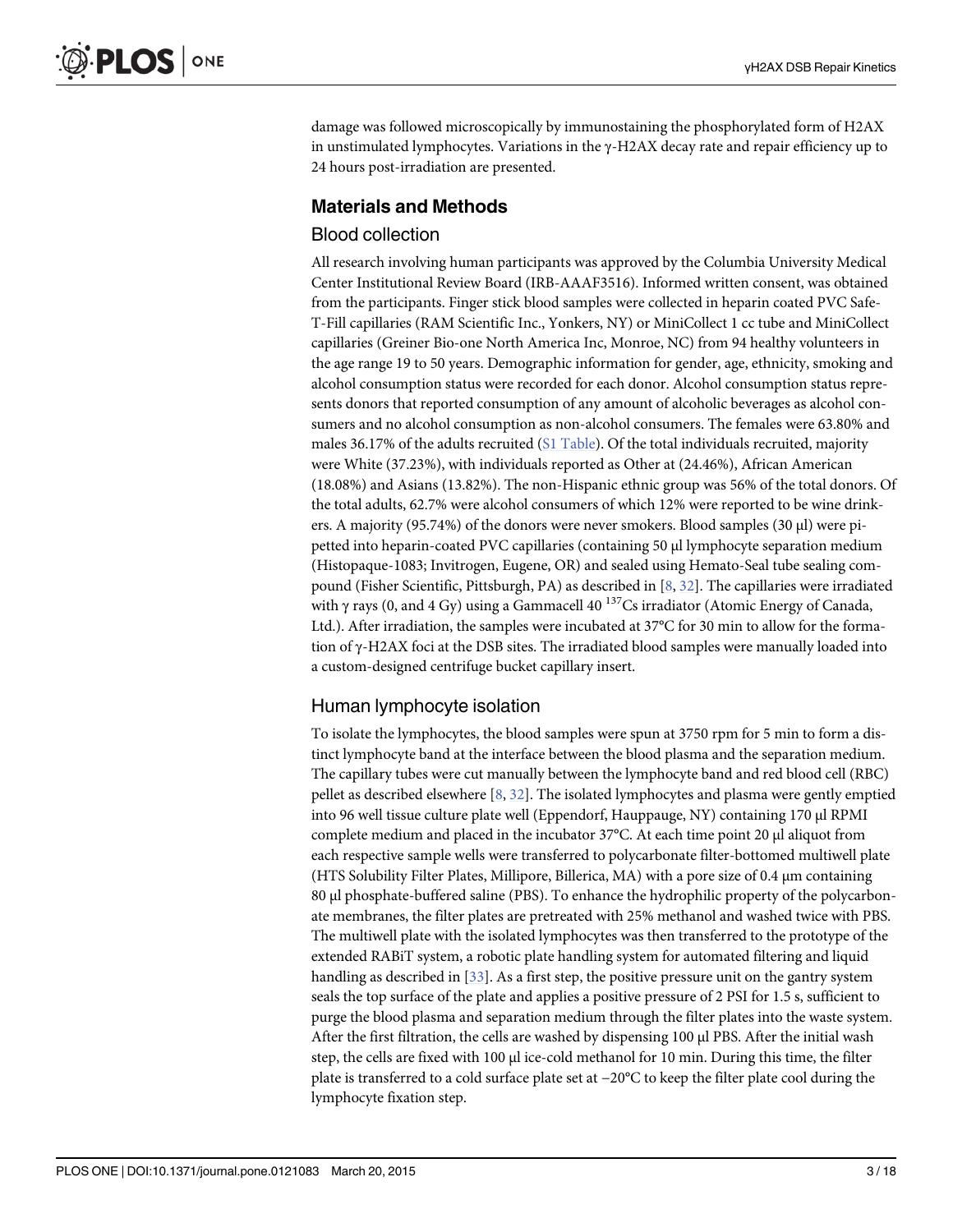# <span id="page-3-0"></span>Immunolabeling γ-H2AX

For the immunodetection of  $\gamma$ -H2AX, the lymphocytes are blocked with 3% bovine serum albumin (BSA; 50 μl) for 30 min followed by exposure to an anti-human γ-H2AX monoclonal antibody (dilution 1:750; ab18311 Abcam Inc., Cambridge, MA) for 1 h at room temperature. Next, the cells are washed five times with 100  $\mu$ l PBS. To visualize the  $\gamma$ -H2AX foci, the lymphocytes are exposed to a goat anti-mouse Alexa Fluor 555 (AF555) secondary antibody (dilution 1:1000; Invitrogen) for 50 min. After the final wash, the polycarbonate filter bottoms of were detached from the multiwell plate and transferred to an transparent low fluorescence adhesive film (Clear View long lasting packaging tape; Staples, Framingham, MA), sealed with cover slip, mounted on microscopic glass slides using Vectashield DAPI mounting medium (Vector Laboratories, Burlingame, CA). Images for 50–100 cells were captured for each donor at each time point manually (50 ms integration time) with an Olympus epifluorescence microscope (Olympus BX43; Center Valley, PA). Fluorescent images of DAPI-labeled nuclei and AF555-labeled γ-H2AX were captured manually or automated by using NIH Image J Micromanager micro-scope automation software [\[34\]](#page-16-0) separately for each dose using a  $60 \times$  oil immersion objective [\(S1 Fig](#page-13-0)). The images were then analyzed using the RABiT image analysis software [[8\]](#page-15-0). The RABiT image analysis software selects analyzable nucleus based on nuclear conformation and size criteria thereby eliminating abnormal cells for further details on image analysis refer [\[8](#page-15-0)].

# Statistical Analysis

Statistical analysis was performed using SigmaPlot 12.0 and Microsoft Excel 2010. The kinetics of γ-H2AX total fluorescence intensity per nucleus was expressed in a non-linear fit function combining linear growth and exponential decay functions. Only samples with complete datasets for all the time points were used for analysis (n = 81). Total γ-H2AX fluorescence at endogenous (0 h), radiation induced (0.5 h) and residual (24 h) levels between each demographic subgroup were analyzed to assess the inter-individual variation in baseline DNA repair levels at 0 h, induction response at 0.5 h and assess the DSB repair efficiency at 24 h [\(S2 Table\)](#page-14-0). The endogenous γ-H2AX levels (0 h) were subtracted from γ-H2AX levels at 0.5 h from each donor. The resultant means of radiation induced foci (RIY) from each comparison group were statistically evaluated. Similar to the RIF at 0.5 h, the residual γ-H2AX levels were compared between demographic groups. These were calculated by subtracting the baseline γ-H2AX level (0 h) from 24 h γ-H2AX levels for each donor. DNA DSB repair rate (DSBR) for the fast component of repair was calculated for the 2 h period following peak γ-H2AX induction using normalized average pixel value. The resultant means of the data sets at each time points along with standard error of mean (SEM) at 0 h, 0.5 h, 2 h 4 h, 7 h and 24 h are presented in [S3 Table](#page-14-0). Simple linear regression analysis was applied to investigate relationships between continuous independent variable-age and dependant variable (γ-H2AX levels at each time point or rate of DSB repair). Multiple regression analysis was done to test simultaneously the effect of multiple independent variables (gender, race, ethnicity, alcohol use) on dependant variables (γ-H2AX levels at each time point or rate of DSB repair). Kruskal-Wallis One way analysis of variance on ranks was used to identify variation in yields among the samples classified as per racial group. All P-values were two sided and associations were considered statistically significant at P <0.05. To quantify strength of association between endogenous γ-H2AX level, RIY levels and residual levels, Pearson Product Moment Correlation was used. Correlation coefficients  $(r)$  and P <0.05 were used to determine relationship and statistical significance between the pairs.

# Quantitative Modeling

The data on γ-H2AX foci (F) at different time points (T) after irradiation were quantitatively modeled by the following equation, where  $F_{bac}$  is the background value prior to irradiation,  $F_{res}$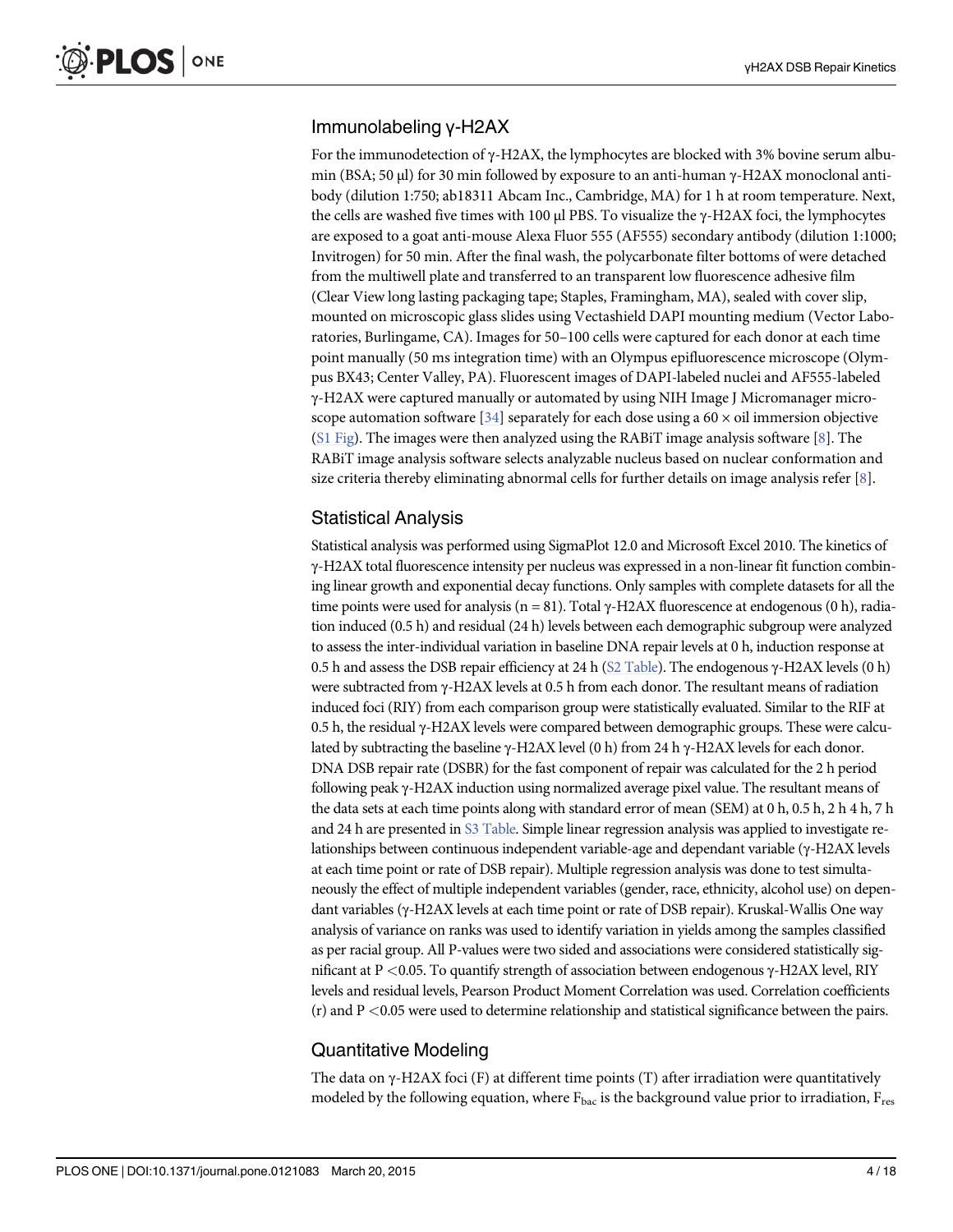<span id="page-4-0"></span>is the residual value remaining at long times (e.g. 24 h) after irradiation,  $K_{prod}$  is the constant for induction of foci by radiation, and  $K_{dec}$  is the constant for decay of foci after irradiation:

$$
F = F_{bac} + F_{res} + K_{prod} T_{exp} (-K_{dec} T)
$$
 Eq. 1

Various assumptions were applied to the four model parameters ( $F_{\text{bac}}$ ,  $F_{\text{res}}$ ,  $K_{\text{prod}}$ , and  $K_{\text{dec}}$ ). In the most simple and restrictive scenario, each parameter was assumed to have one common value for all analyzed individuals. In contrast, in the least restrictive scenario each parameter was allowed to have a separate value for each individual. In intermediate scenarios, parameter values were assumed to depend on variables such as age, sex, race, alcohol use, or tobacco smoking. The model, using assumptions appropriate for each scenario, was fitted to the data by maximizing the log likelihood using a customized simulated annealing algorithm written in FORTRAN 77.

The relative degree of support provided by the data for each scenario was assessed by the information-theoretic (I-T) approach, using the Akaike information criterion corrected for sample size and parameter number (AICc) [\[35,](#page-16-0) [36\]](#page-16-0). The absolute AICc values contain constants which are specific to the analyzed data. Consequently, inferences are drawn from differences between AICc values produced by different models fitted to the same data. An AICc difference of 6 is generally considered significant because it suggests that support for the tested model is  $<$ 0.05, compared with support for the best-fitting model among those being compared. In other words, if the AICc for the tested model is 6 or more units greater than the AICc for the best-fitting model, then the support for the tested model is 20 or more fold worse than for the best-fitting model.

#### **Results**

#### Variability in the γ-H2AX foci repair kinetics

Initially we characterized the overall γ-H2AX foci induction and decay kinetics in the isolated lymphocytes from the donors following a single 4 Gy gamma dose exposure as shown in Fig. 1. Background corrected average of the total fluorescence obtained from the donors at each time interval of 0 h, 0.5 h, 2 h, 4 h, 7 h, 24 h are plotted with error bars representing standard error





doi:10.1371/journal.pone.0121083.g001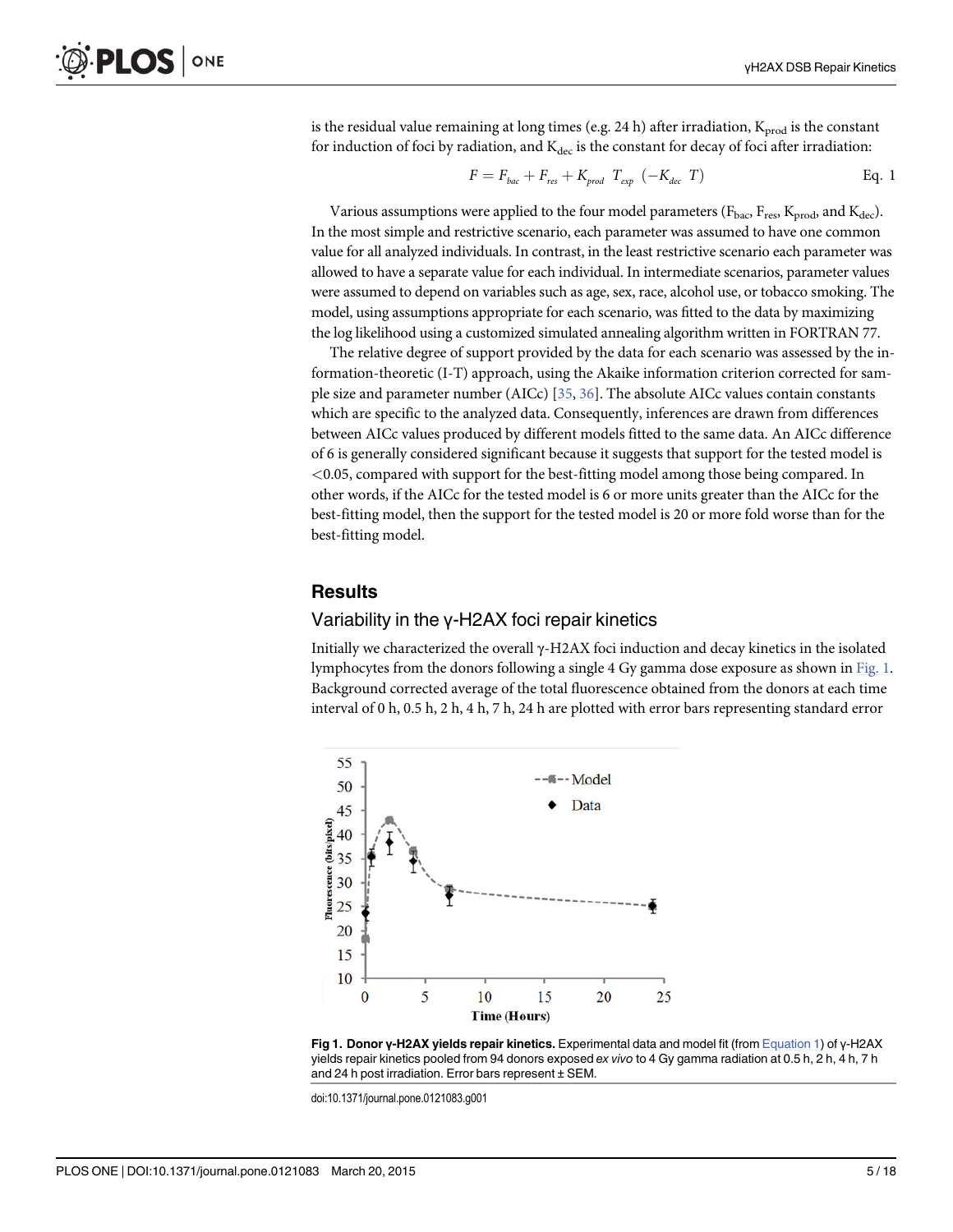<span id="page-5-0"></span>of the mean (SEM). The  $\gamma$ -H2AX kinetics followed a biphasic curve, a rapid phase of foci formation followed by an exponential γ-H2AX foci decay phase. Radiation induced γ-H2AX total fluorescent yields (RIY) rapidly increased 0.5 h post radiation and peaked at 2 h with gradual decline over time reaching close to control levels at 24 h post radiation [\(Fig. 1\)](#page-4-0). Almost 75% of foci disappeared by 7 h (5h post γ-H2AX foci peak formation), while at 24 h post radiation the level of γ-H2AX foci reduced to 10% residual foci. The experimental data were analyzed by a mathematical model ( $Equation 1$  in the Methods section) which allowed the key parameters involved in the foci kinetics to be quantified. The model assumed that a certain background level of foci ( $F_{\text{bac}}$ ) was present before irradiation. Due to the radiation effects, additional foci were induced (proportional to the constant  $K_{prod}$ ). These excess foci decayed over time after irradiation (proportional to the constant  $K_{dec}$ ). At long times after irradiation, the foci number asymptotically approached some residual level (F<sub>res</sub>), which could be higher than the preirradiation background level. The data indicates inter-individual variability contributing to residuals remaining at 24 h.

We were particularly interested in evaluating the effect of genetic, gender, age and lifestyle factors on the variability in γ-H2AX repair kinetics. For this purpose, the γ-H2AX foci repair kinetics was plotted based on each demographic group as shown in  $Fig. 2$ . The donors were sorted based on each group and average of γ-H2AX total fluorescent pixel intensity value from each group at each time point plotted with error bars representing standard error of the mean (SEM). Although the biphasic nature of the γ-H2AX repair kinetics was observed for all the groups, some variability in the endogenous levels, foci induction curve and the exponential decay curve is evident. This variability is described in the sections below.



Fig 2. γ-H2AX yields repair kinetics based on demographic groups. (a) Experimental data and model fit (from [Equation 1](#page-4-0)) of γ-H2AX foci repair kinetics at 0.5 h, 2 h, 4 h, 7 h and 24 h post ex vivo gamma irradiation based on (A) age (B) alcohol use (C) gender (D) ethnicity (E) and (F) racial groups. The data obtained is plotted as points with error bars. The predictions from the model are depicted with correspondingly colored dotted lines. Error bars are ±SEM.

doi:10.1371/journal.pone.0121083.g002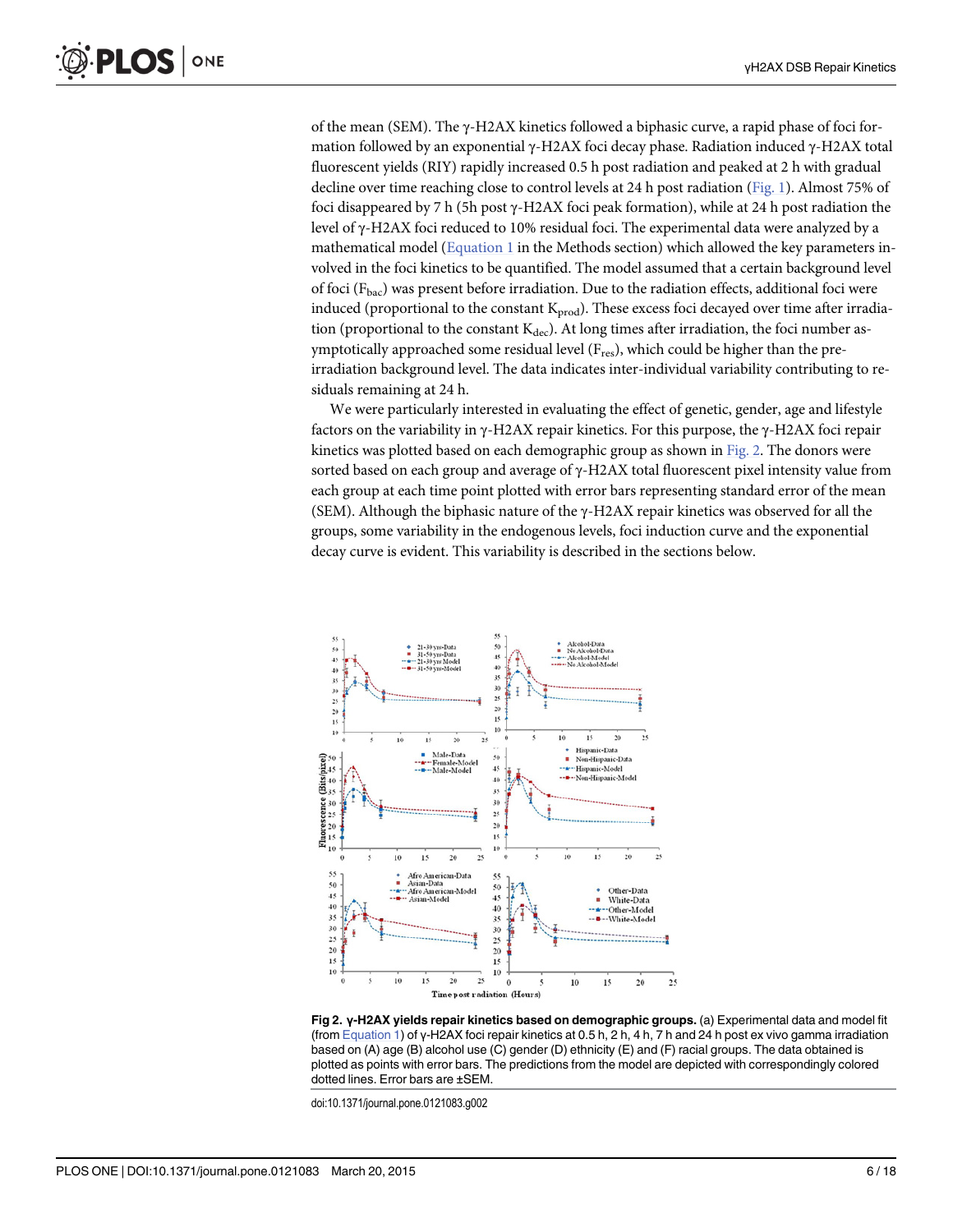#### Effect of age, race, gender, ethnicity and alcohol use on γ-H2AX endogenous levels

We statistically evaluated the demographic group/s for the effect on variability in endogenous γ-H2AX levels by simple linear and multiple linear regression analysis and mathematical modeling.

Multiple linear regression analysis of the  $\gamma$ -H2AX levels at 0 h of each demographic group (age, gender, race, ethnicity, alcohol use) identified race, ethnicity and alcohol as the influential factors [\(S4A Table](#page-14-0)) that were further confirmed by simple linear regression analysis [\(S4B](#page-14-0) [Table](#page-14-0)). On identifying race and alcohol group as factors affecting the endogenous γ-H2AX levels, we then further analyzed within race and within alcohol group to determine a specific racial subgroup or if alcohol use was significantly associated with age. Except for weak interaction of age and Whites ( $P = 0.081$ ), the endogenous levels were independent of a specific racial group and alcohol use. Although total fluorescent γ-H2AX levels in donors was highest for Other race>White>Asian>African American, the variation was not high enough for statistical significance by Kruskal-Wallis One Way Analysis of Variance on Ranks ( $P = 0.2958$ ). This implies that the inter-individual variability may be contributing to the variation in endogenous levels and/or larger sample size needs to be evaluated for statistical significance. Native and mix race donors were not included in the test since the number of donors for each racial type was less than 5. For both ethnicities, an increase in endogenous levels with age was observed as indicated by inclining regression line (Fig. 3). Consistent with the findings above, a statistically significant interaction between age and alcohol use ( $P = 0.043$ ), age and race ( $P = 0.03$ ) was observed but only for Hispanics. A weak interaction of age and gender ( $P = 0.056$ ) in Hispanics on endogenous levels was also observed. Further, sub-analysis within Hispanics based on race and alcohol use was restricted by the small sample size and hence could not be performed.





doi:10.1371/journal.pone.0121083.g003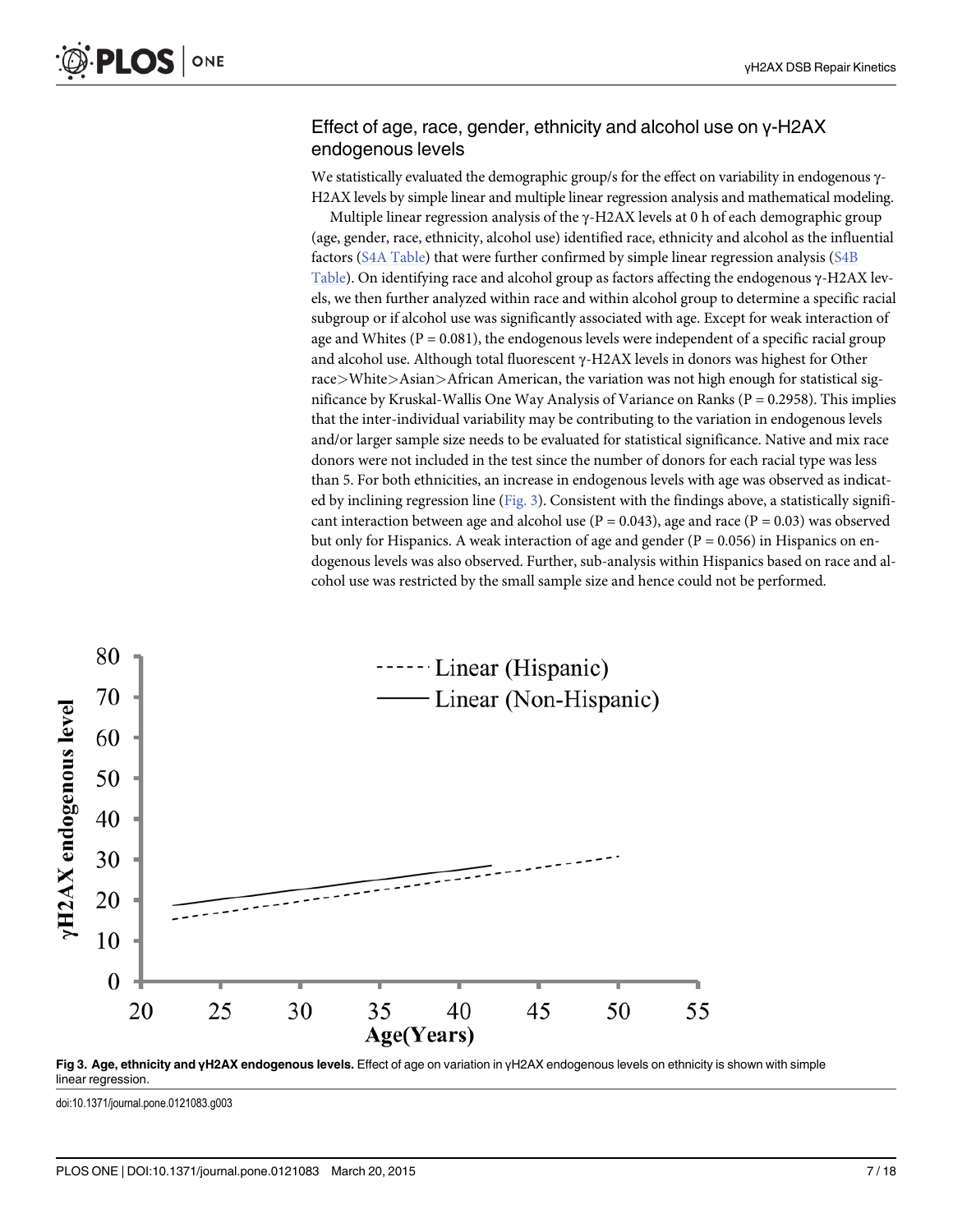The information-theoretic approach applied to the quantitative model described above suggested similar conclusions. Allowing model parameters to vary with age, Hispanic ethnicity, or alcohol use dramatically improved the fit to the data: AICc was reduced by more than 1000 points in each case, compared with the scenario where model parameters were restricted to common values for all individuals. A reduction of AICc of 6 or more units is generally considered to represent a significant improvement in fit, because it suggests that support for the tested model from the data is 20 or more fold better than for the reference model. In this case, AICc reductions were more than 6, suggesting strongly significant effects of age, Hispanic ethnicity, or alcohol use. In contrast, allowing model parameters to vary with gender or race did not improve the fit to the data: AICc was increased by more than 100 points in each case. An increase of AICc of 6 or more units is generally considered to represent a significant decrease in fit quality, because it suggests that support for the tested model from the data is 20 or more fold worse than for the reference model. Consequently, adding extra adjustable parameters to represent potential effects of gender or race made the model fit worse, suggesting that gender or race do not have sufficient effects on this data set to justify excess parameters.

Thus, age was identified as a significant modulator of endogenous γ-H2AX foci variability by both statistical tests and mathematical modeling. Age effects were co-dependent on alcohol use or race. The combination of age/alcohol use and age/race significantly influenced endogenous γ-H2AX foci variability in Hispanics.

## Radiation induced γ-H2AX (RI) response

Following radiation exposure the radiation induced γ-H2AX total fluorescent yields at 0.5 h were computed for each demographic subgroup and compared. The mean γ-H2AX levels obtained at 0.5 h were higher in individuals of  $31-50$  years [\(Fig. 2A\)](#page-5-0), donors with no alcohol con-sumption ([Fig. 2B](#page-5-0)), females ([Fig. 2C\)](#page-5-0), Afro-American ([Fig. 2E\)](#page-5-0) and Other race ([Fig. 2F](#page-5-0)) but they had no statistical significance by any of the statistical tests. This implies that there was a high amount of variation among individual radiation response within the groups contributing to the visible high γ-H2AX levels in certain groups but lack of statistical significance indicates that overall the radiation induced DNA repair response was similar in the population. Thus the γ-H2AX yields at 0.5 h were independent of race, gender, age, ethnicity with exception of alcohol use. Within the donors that consumed alcohol, further segregation on the type of alcoholic beverage consumed resulted in a group of 12 donors that were wine drinkers alone. To evaluate a trend and relation of the radiation induced  $γ$ -H2AX levels at 0.5 h with age, linear regression analysis indicated a trend of linear increase of the  $\gamma$ -H2AX levels with age with no statistical significance ( $P = 0.09$ ).

In addition to the variability in the γ-H2AX total fluorescent intensity, variability was also observed in the time taken for the foci to reach a maximum level. A rapid increase in foci with a peak at 0.5 h was observed both for Hispanics and Non-Hispanics ([Fig. 2D](#page-5-0)) alone. A later peak at 2 h was noted for donors of all age [\(Fig. 2A\)](#page-5-0), non alcohol consumers ([Fig. 2B\)](#page-5-0), both gender ([Fig. 2C\)](#page-5-0), Hispanics [\(Fig. 2D](#page-5-0)) and White and donors of Other race ([Fig. 2F](#page-5-0)). In comparison, alcohol consumers ([Fig. 2B](#page-5-0)) and Asians [\(Fig. 2F](#page-5-0)) had a relatively slower increase in foci levels that continued through 2 h and peaked at 4 h post radiation. It is interesting to note that the alcohol consumers started with a lower basal γ-H2AX levels than their non-alcohol consuming counterpart.

We performed correlation analysis between endogenous γ-H2AX levels (0 h) and radiation induced  $\gamma$ -H2AX levels (0.5 h) for the entire dataset by Pearson test. A positive and significant correlation with a correlation coefficient of  $0.257$  and  $P = 0.020$  was obtained. This implied that individuals with higher endogenous levels correlated with higher induction of  $\gamma$ -H2AX post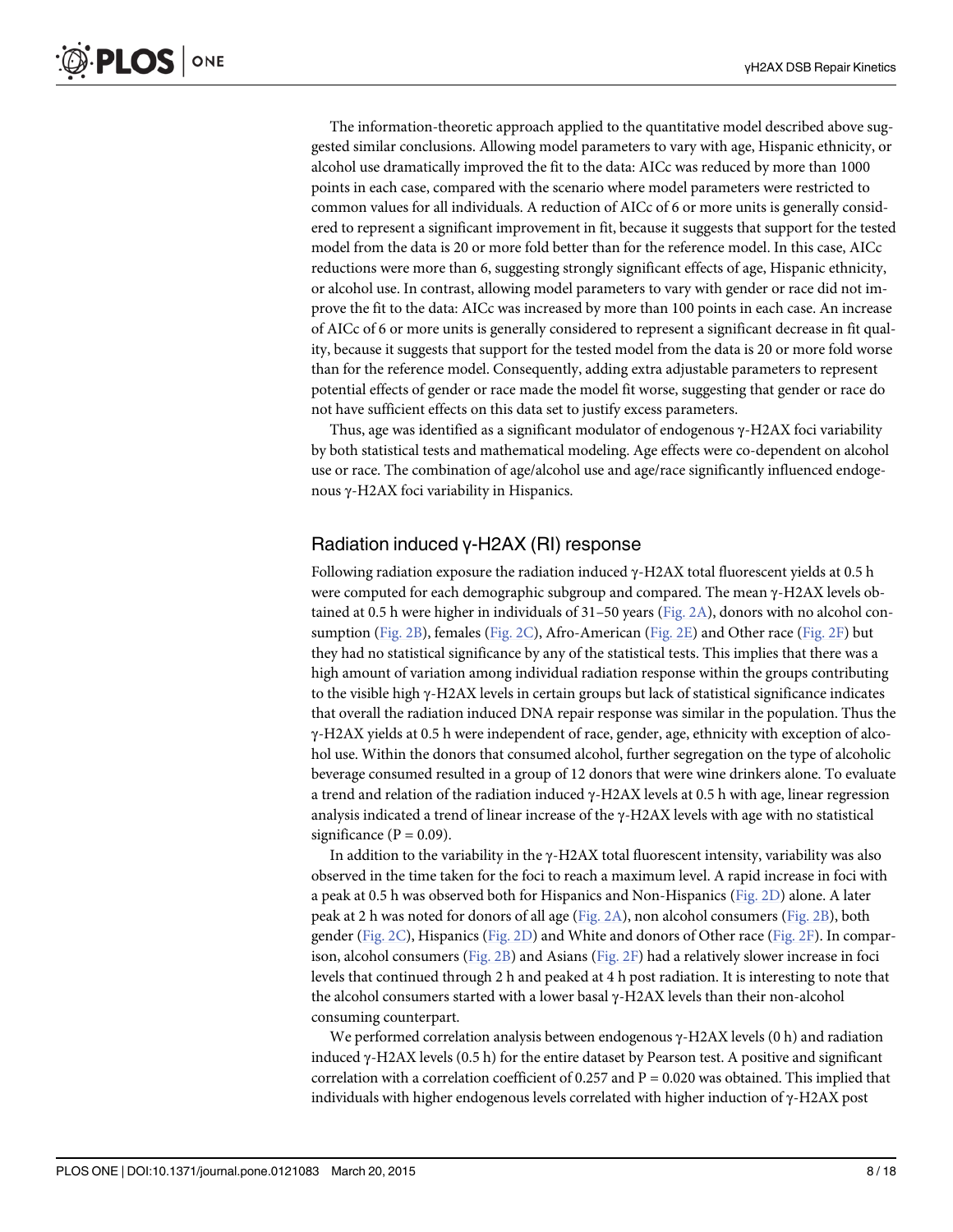<span id="page-8-0"></span>radiation at 0.5 h which indeed was we found for γ-H2AX levels at 0.5 h in females and nonalcohol consumers. Overall, initial radiation induced response observed at 0.5 h was independent of gender, race, ethnicity, age and partly dependant on alcohol use. A variation in the DNA repair induction response was observed with fastest γ-H2AX peak response at 0.5 h when donors were classified based on ethnicity, followed by a peak at 2 h for gender, donors with White and Other race, Hispanics, non alcohol consumers and the donors of all age, and a delayed γ-H2AX peak response for Asians and alcohol consumers with a peak at 4 h. A positive correlation between endogenous and radiation induced γ-H2AX level (0.5 h) was observed for the donors.

# γ-H2AX decay/repair kinetics and effect of gender and ethnicity on residual levels

The  $\gamma$ -H2AX repair kinetics for the healthy donors followed an exponential decay curve [\(Fig. 1](#page-4-0)) with the rapid loss of yields from 2 h peak up to 7 h followed by slow, gradual decline of total fluorescent intensity reaching close to baseline levels at 24 h post irradiation. In the decay curves from the demographic groups a similar trend was observed, irrespective of the delayed 4 h γ-H2AX fluorescence peak for alcohol consumers [\(Fig. 2B\)](#page-5-0) although a steep decrease in fluorescence from 7 h to 24 h was seen for Non-Hispanics [\(Fig. 2D](#page-5-0)) and for Asians [\(Fig. 2E](#page-5-0)).

Recent studies have indicated a possible correlation between radiosensitivity of cells and the residual foci [[24,](#page-15-0) [29,](#page-16-0) [37](#page-16-0)]. It is known that radiation induced residual foci may persist even longer than 24 h but not much is known about influence of genotypic, age, gender and lifestyle effects on residual levels. We therefore segregated and analyzed demographic groups in order to identify trends and relations. Association of age with residuals was significant with multiple linear regression analysis ( $P = 0.046$ ) ( $S4$  Table). In response to age, the residuals levels declined with increasing age as seen by decreasing regression line ( $Fig. 4$ ). We determined correlation between the two pairs: endogenous levels and residuals, RIY levels and residuals. A negative correlation between γ-H2AX endogenous and residual level with a correlation coefficient of -0.521 and P<0.0001 was observed. Infact, females had higher endogenous γ-H2AX levels and had lower residuals than their male counterparts. No significant correlation of the residuals with RIY levels was observed ( $P = 0.860$ ).

# Influence of race and tendency of increasing DSB repair (DSBR) rate with age

The sensitivity of the microscopic detection of  $\gamma$ -H2AX fluorescence intensity, and the capability to follow the loss of fluorescence by measuring the difference in pixel intensity through the repair kinetics enabled us to calculate rate of DSB repair (DSBR) in our study. DNA DSBR rate for fast component of repair i.e. the first half of the decay curve was determined by the difference at the 2 h period after the γ-H2AX fluorescence levels reached maximum. The obtained DSBR rate was analyzed for age, race, ethnicity, alcohol use and gender. DSBR positively and significantly associated with age as can be seen by inclining regression line ( $P = 0.025$ ) [\(Fig. 5](#page-10-0)). We then analyzed age in combination with other parameter for association with variability in DSBR rate. No significant interactions were found between DSBR rate and ethnicity, alcohol use and gender with age. A statistically significant interaction was found between age and race  $(P = 0.042)$ . The donors from two major racial groups- Other race and White together with age were then analyzed by multiple regression analysis. We found a statistically significant positive interaction only for White donors and age irrespective of gender ( $P = 0.007$ ) on DSBR rate. No significant interaction between age and other racial group for DSB rate parameter was detected. To identify potential associations between DSBR rate and induced γ-H2AX response at 0.5 h,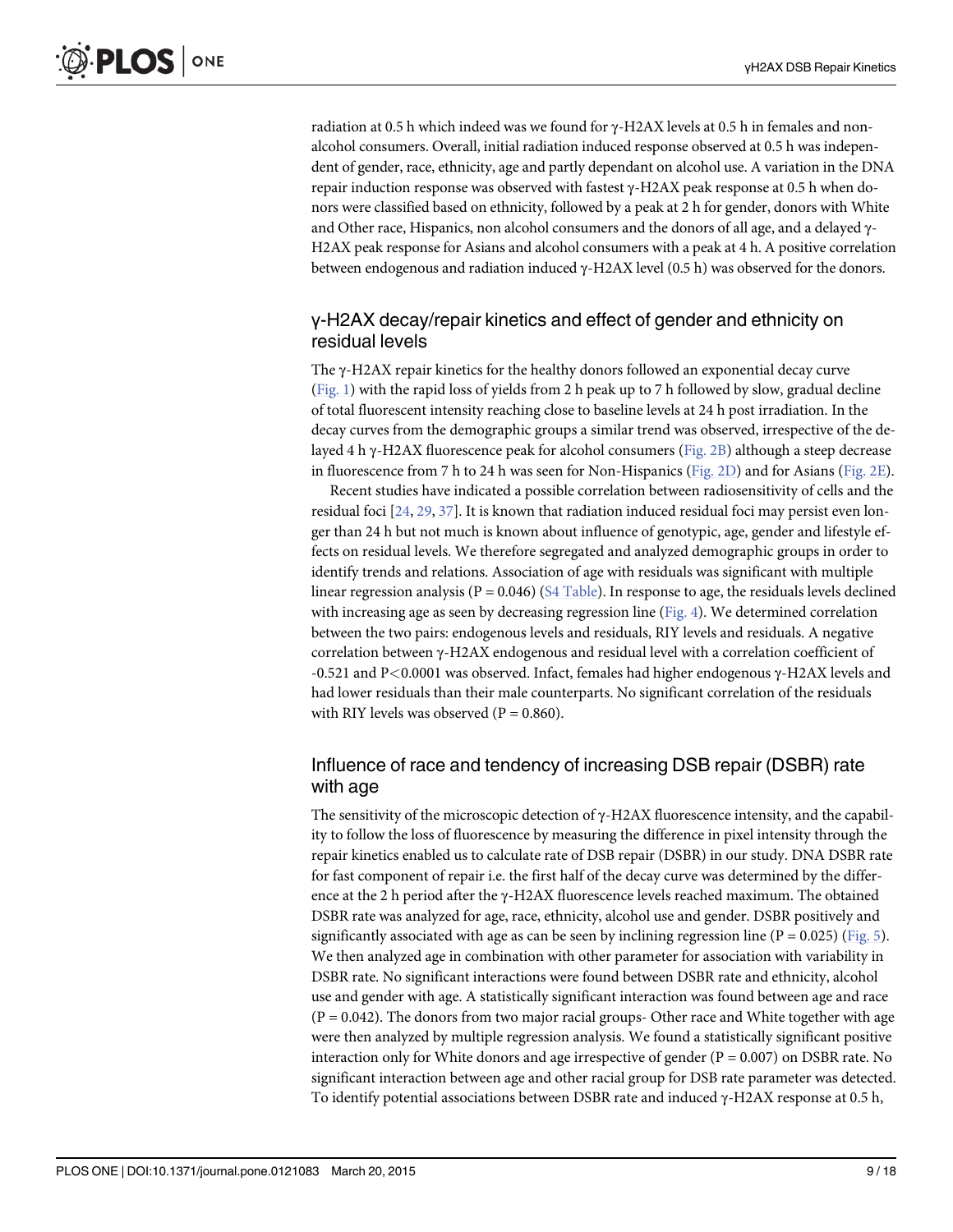<span id="page-9-0"></span>



[Fig 4. A](#page-8-0)ge and γH2AX foci residual levels. Effect of age on variation in γH2AX foci residual levels at 24 h are shown with simple linear regression.

doi:10.1371/journal.pone.0121083.g004

we used Pearson correlation and found positive association with a correlation coefficient of 0.634 and P<0.0001.

#### **Discussion**

In this small scale study, we demonstrate scalability and practicality of the extended RABiT system by performing the DNA DSB repair kinetics at multiple time points in unstimulated lymphocytes isolated from normal healthy individuals. Effects of genetic predisposition factors such as race, ethnicity, hormonal influences-gender, behavioral influences such as alcohol use on the known variability of γ-H2AX levels in normal individuals are studied. We identified that the variability in the endogenous γ-H2AX levels is significantly affected by race, ethnicity and alcohol use. A trend of increase in γ-H2AX endogenous levels with age was observed. We show that different donors, independent of age, gender, race, ethnicity or alcohol use respond in a very similar manner to IR exposure. We observed that endogenous levels positively correlated with IR induced γ-H2AX response (0.5 h) and negatively with residual γ-H2AX foci at 24 h. The parameter DSB repair rate was useful measurement for fast component of the DSB repair phase. We show that the rate of fast component of DSB repair is dependent on race and age and independent of gender, ethnicity and alcohol use. A positive correlation between IR induced γ-H2AX response (0.5 h) and DSBR rate was observed. Finally an increase in rate of fast component of DSB repair coincided with lower residuals in older donors.

During many common cellular processes, including DNA replication, cellular senescence and exposure to reactive oxygen species damage to DNA may result in DSB formation and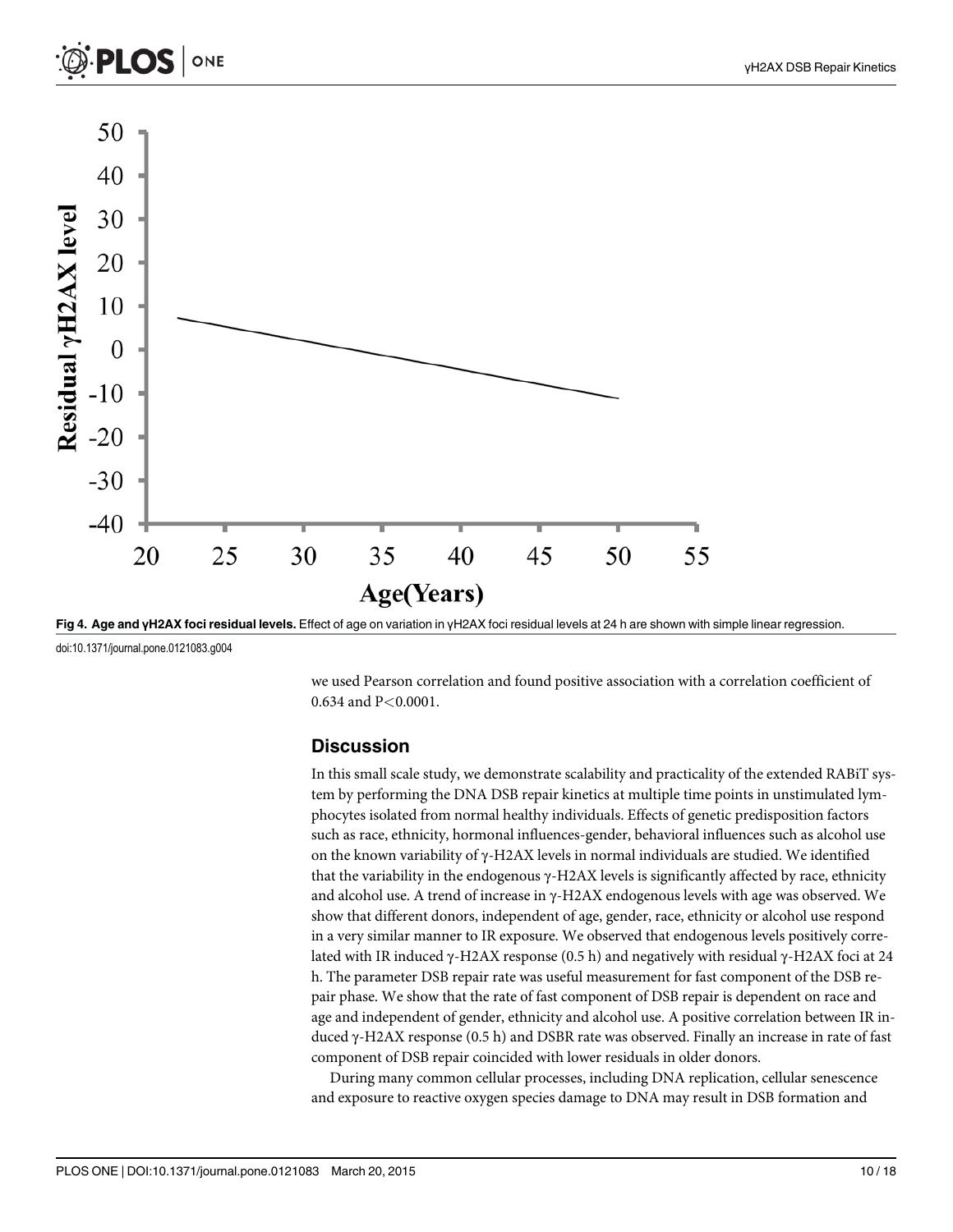<span id="page-10-0"></span>



[Fig 5. A](#page-8-0)ge and double strand breaks repair (DSBR) rate. Simple linear regression of double strand breaks repair (DSBR) rate shown in response to age (years).

doi:10.1371/journal.pone.0121083.g005

endogenous γ-H2AX foci are formed even in the absence of external DNA damaging agent such as radiation [[38](#page-16-0)]. For biodosimetry purposes in a radiation accident scenario it is evident that the baseline γ-H2AX levels will be unavailable for the exposed individuals. A high variation in base levels between individuals is known [\[39](#page-16-0)] and a range of physiological and lifestyle factors is speculated to influence the basal levels. Nevertheless, not much is known about the age, genetic, lifestyle and gender effects on the inter-individual variability in the γ-H2AX endogenous levels. To identify factors affecting this variability we measured the total fluorescent intensity in the unirradiated lymphocytes in the donors recruited from local area using the preoptimized RABiT γ-H2AX immunofluorescent assay. We identified significant variability in endogenous levels primarily associated with race, ethnicity and alcohol use. A trend of linear increase in endogenous  $γ$ -H2AX with age was observed. Our result was in agreement with an ongoing population-based cohort study [\[19\]](#page-15-0) on Whites in age range (35–83 years) that showed an increase in endogenous γ-H2AX foci linearly with age peaking at ~57 years. A similar observation was reported in a study examining lymphocytes from  $21-72$  years old  $[20]$ , incidence of endogenous γ-H2AX foci increased with age until ~50 years old and were considerably higher in age matched Werner syndrome patients. In addition statistical evidence indicated that basal foci variability may arise from the racial differences and influence of lifestyle factors e.g. alcohol such that non-alcohol consumers had high endogenous γ-H2AX levels. While the significance did not hold with interracial analysis due to small sample size ( $n = 3$  to 30), the association highlights the inherent genetic variability in the endogenous γ-H2AX levels. Gender differences in the endogenous levels were also identified with the females having higher endogenous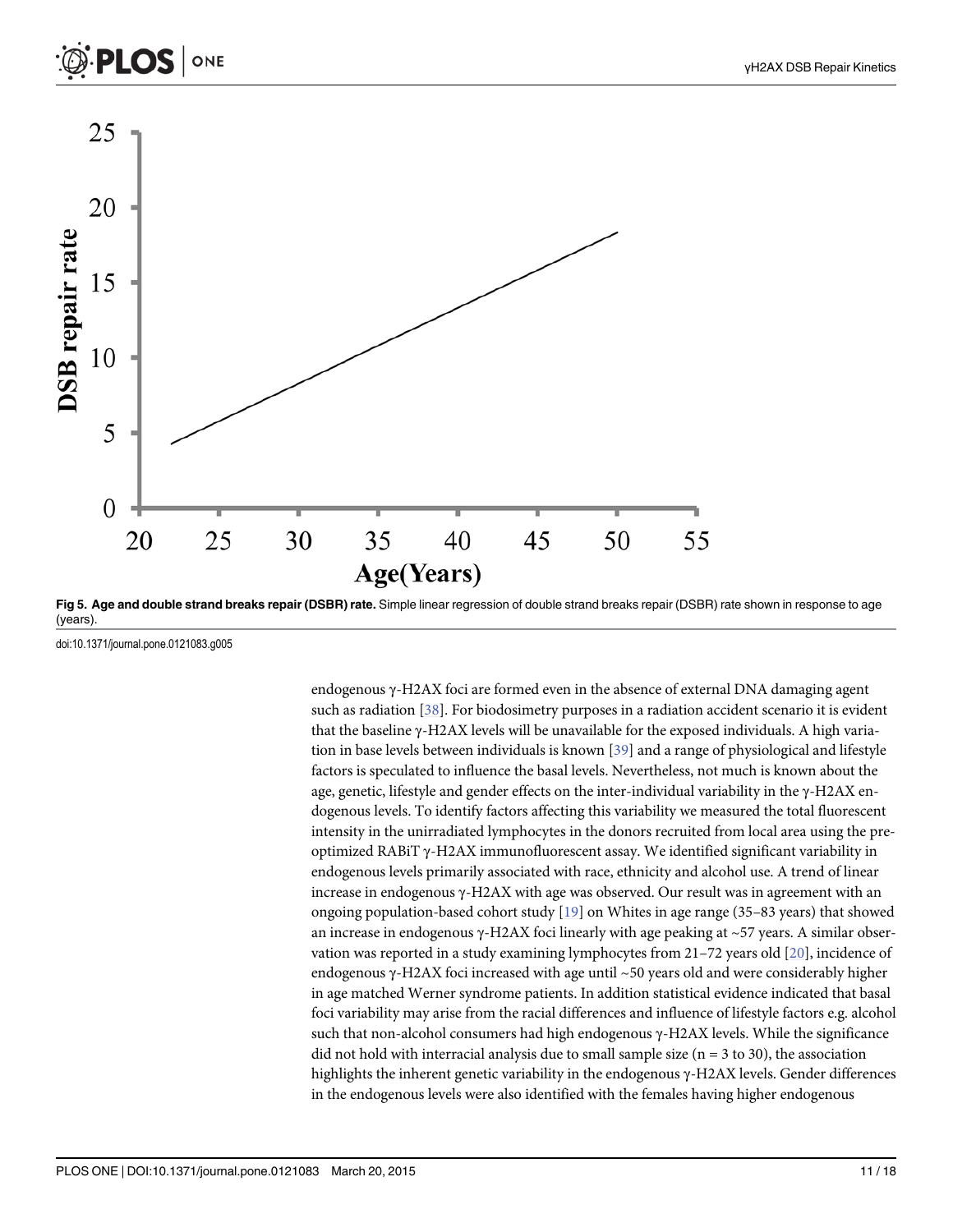<span id="page-11-0"></span>γ-H2AX levels in comparison to males. This result is in contrast to Schurman et.al 2012 [\[19\]](#page-15-0), they show no significant difference in γ-H2AX endogenous foci levels in the peripheral blood mononuclear cells (PBMCs) derived from leukapheresis in donors (35–83 years). Only less than 10 donors in their study were in the age group of below 50 years for reasonable comparison with results in our study. Moreover, variation in the methods of blood collection and treatment of samples are factors that may contribute to variability in between laboratories. Endogenous levels were also independent of age/gender and this observation was further confirmed from the sub-analysis in females where the higher endogenous  $\gamma$ -H2AX levels were found to be age independent. Our results was in concurrence with previous report [\[39\]](#page-16-0) where no effect of these factors on the basal levels of γ-H2AX was identified. Furthermore we also found that age and race/alcohol use was significantly associated with endogenous levels only in Hispanics. This indicates that ethnicity may be a confounding factor influencing  $\gamma$ -H2AX levels with age and race/alcohol use. Further studies are needed on a larger ethnic group to confirm this observation. In addition, diet as a significant contributor in modulation of DNA repair functions has been reported  $[16, 17]$  $[16, 17]$  $[16, 17]$  $[16, 17]$  $[16, 17]$  and could be a major contributor.

Despite the variability in endogenous levels of  $\gamma$ -H2AX, the donor response to radiation at 0.5 h was independent of age, gender, race, ethnicity and alcohol use. Similar observations were reported in studies where donor radiation response was found to be independent of age and gender [[4,](#page-14-0) [20,](#page-15-0) [40\]](#page-16-0). Previous report by Sedelnikova et. al [[20](#page-15-0)] suggest an age independent response of the number of IR induced γ-H2AX foci at 0.5 h and decrease in their numbers 8 h post radiation, consistent with this observation we show age independence of IR induced γ-H2AX foci 0.5 h post IR and also at 7 h post radiation. In agreement with a study that showed correlation between higher γ-H2AX endogenous levels and increased initial and/or residual DNA damage level after irradiation in vitro  $[28]$ , we observed an increase in the initial damage response in donors with higher endogenous levels. Our data indicated a negative correlation of the endogenous levels with the residual foci.

We observed biphasic kinetics of DSB repair in this study and the biphasic model fit closely with our data. These patterns were incorporated into our quantitative formalism [\(Equation 1](#page-4-0) in the Methods section), which modeled induction of foci by radiation, decay of these radiationinduced foci over time, and persistence of some residual foci even at long times (e.g. 24 h) after exposure. Consistent with these assumptions and previous experimental studies, we observed a rapid increase in foci at 0.5 h post radiation. This rise was independent of age, gender, ethnicity, race and alcohol use. This increase in foci continued with formation of a peak 2 h post radiation for majority of demographic groups. In agreement with this study, previous studies conducted using human lymphocytes found maximum  $\gamma$ -H2AX foci induction at 1–2 h post exposure [[12](#page-15-0), [41\]](#page-16-0). Delayed foci induction response was observed for Asians and donors with alcohol use with peak formed at 4 h. A similar delayed DNA damage response was reported in a rat alcohol genotoxicity study, where the data on late RAD51, 53BP1 and γ-H2AX foci formation indicated that the triggered DNA damage response to DSB lesions was not immediate and was around 3–4 h post alcohol derived acetylaldehyde byproduct treatment [\[42\]](#page-16-0). It should be noted that in addition to the alcohol use, an added genotoxicity agent such as radiation resulted in a similar delay in the DNA repair response in our study as for rats exposed to alcohol alone in the alcohol genotoxicity study. It is therefore possible that behavioral factors such as alcohol use may have an underlying effect on the DNA repair response and radiation effect may necessarily not be additive; albeit these factors are important to explain the variability arising in the repair kinetics. Besides the behavioral factors, genetic defects in the DNA damage sensory protein pathway are known to slow DNA repair response seen early on after IR [[43](#page-16-0), [44](#page-16-0)].

In addition to the variation in the IR induced foci response, variability in the decay kinetics was also observed. The presence of two phases in the decay kinetics of DNA DSB repair is widely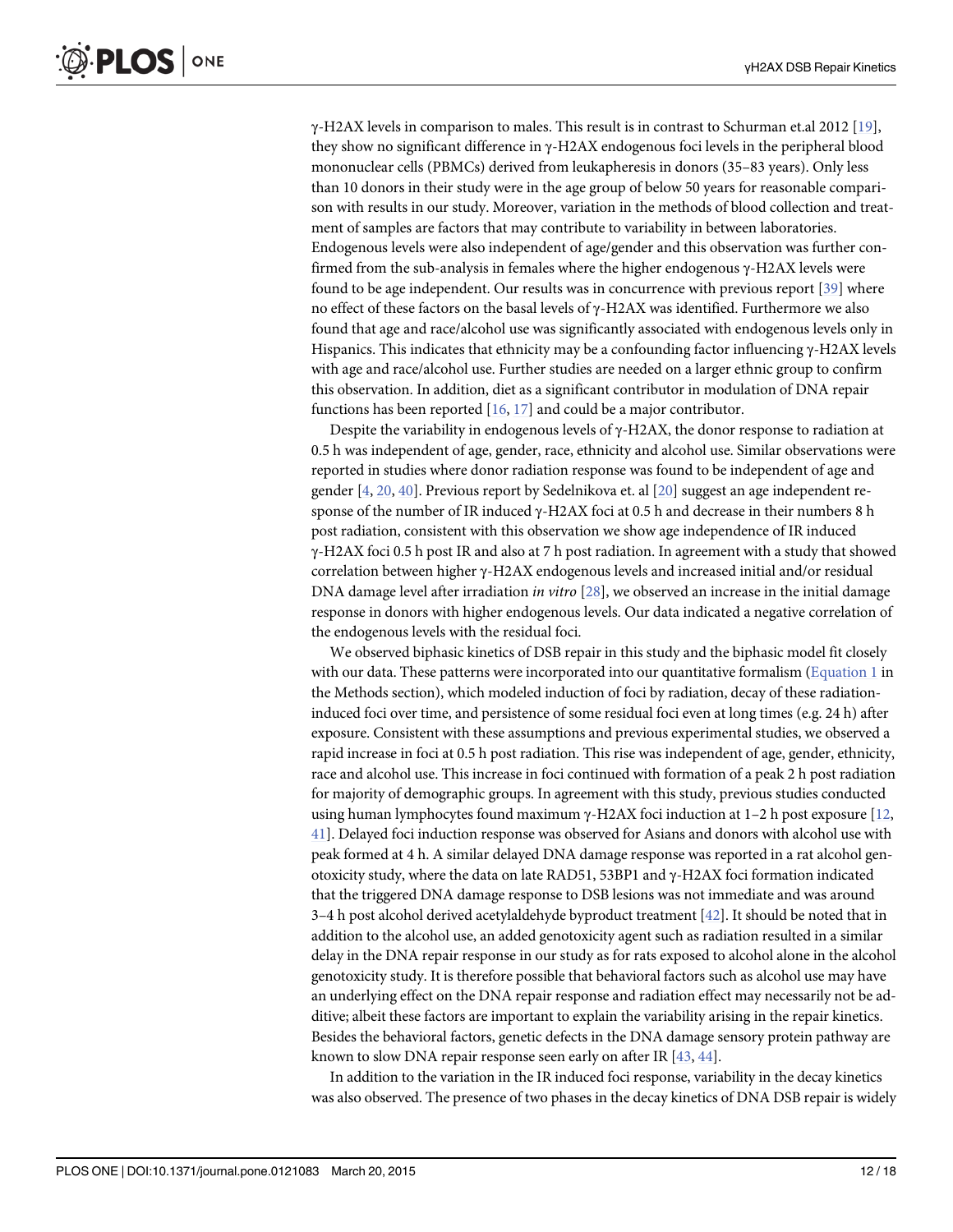<span id="page-12-0"></span>established, a rapid phase lasting few hours followed by a slower phase that last several hours to days [\[45,](#page-16-0) [46\]](#page-17-0). Approximately 80% of DNA breaks are repaired during the fast component of repair process and the remaining  $\sim$ 20% repair more slowly [\[45,](#page-16-0) [46\]](#page-17-0). These remaining breaks depending on the complexity of damage repair over a varying period of time [\[47\]](#page-17-0). We found about 25% of  $\gamma$ -H2AX residual foci remaining at 7 hours post IR consistent with findings that showed slow  $\gamma$ -H2AX repair kinetics in lymphocytes from healthy donors [[4\]](#page-14-0). We show that the rate of the fast component of the decay kinetics is significantly higher for older individuals that coincide with lower residuals. A study on recruitment of repair proteins in human lymphocytes and fibroblasts from normal and Werner syndrome donors reported a decrease in speed of repair protein recruitment relative to aging and that a slower DSB repair resulted in accumulation of persistent DNA lesions [\[20\]](#page-15-0). In contrast, donors in our study irrespective of age, showed a similar response for induction of foci and for maximum recruitment of γ-H2AX peaking at 2 h post radiation. Moreover, the rate of fast component of DSB repair significantly increased with aging with a statistically significant corresponding decrease in residual levels for older donors.

Estimation of DSB repair rate from decay kinetics of  $\gamma$ -H2AX using sensitive immunofluorescent technique as in this study can be a useful parameter to evaluate foci kinetics and cellular radiosensitivity. A significant positive correlation between DSB repair rate and radiation induced γ-H2AX response (P<0.0001) was observed. Both DSBR rate and RIY increased with increasing age. This was seen in the older donors (31–50 yrs) who although started off with higher γ-H2AX foci peak at 2 h than the younger donor group (21–30 yrs), a rapid repair rate for the fast component of DNA decay curve resulted in comparable γ-H2AX yields at 7 h and 24 h for both groups. These results are in contrast with those of Garm et. al. (2012) [\[40\]](#page-16-0) who reported a statistically non-significant decrease in  $\gamma$ -H2AX response and DSB repair with increasing age in human PBMCs. The reason for discrepancy may reside in the characteristics of their study population which consisted of population-based sample of twins in age group of 40–77 years with mean age of 55.6 years, in comparison individuals in our study were a sample from population of different genetic background and much younger with a mean age of 31 years. In another small study on DSB repair in unstimulated lymphocytes from 20 healthy donors aged (23–78 years) irradiated with 30 Gy X-rays, gender specific pattern in DSB repair suggested less efficient repair in women aged <65 years [[21](#page-15-0)]. In contrast, no significant gender based differences was observed in DSB repair rate in our study for individuals between 21–50 years of age. Moreover, the type of radiation, dose received, irradiation conditions and assay type and protocol used to detect DSB repair could also have an effect on the response.

Evidence from several studies suggest existence of defects in genetic repair mechanisms, complexity [[48](#page-17-0)], or conformational inaccessibility of foci due to location within highly condensed heterochromatin [[44](#page-16-0)] resulting in less accessibility for repair proteins to repair and thus retention of unrepaired foci. In addition, to the nature of the lesions, genetic defect or absence of activities of ATM and Artemis endonuclease activity required for the slow component repair may affect the repair rate as shown by studies with cell lines lacking ATM, Artemis and ATMdependent signaling proteins (e.g., 53BP1). Given the heterogenity in the DSB repair response, chromosome and radiotherapeutic data suggest that only  $\sim$  5% of the healthy population has deficient DSB repair capability [\[49](#page-17-0)]. Studies indicate that the rate of foci loss and presence of residual foci has been correlated with cellular radiosensitivity  $[24, 29, 50, 51]$  $[24, 29, 50, 51]$  $[24, 29, 50, 51]$  $[24, 29, 50, 51]$  $[24, 29, 50, 51]$  $[24, 29, 50, 51]$  $[24, 29, 50, 51]$  $[24, 29, 50, 51]$  $[24, 29, 50, 51]$ , thus detection of a small number of persisting DSBs is important [[46](#page-17-0)]. The residual levels for the donors in our study were largely influenced by age. Although the residual levels were higher for males, combined analysis of age and gender was significantly associated with residual levels only for females ( $P = 0.013$ ). Analysis of IR induced foci across different aged mice for both males and females demonstrated that tissues of younger animals were more suspectible to IR induced damage and had higher induction and persistence of  $\gamma$ -H2AX foci [[52\]](#page-17-0). This observation was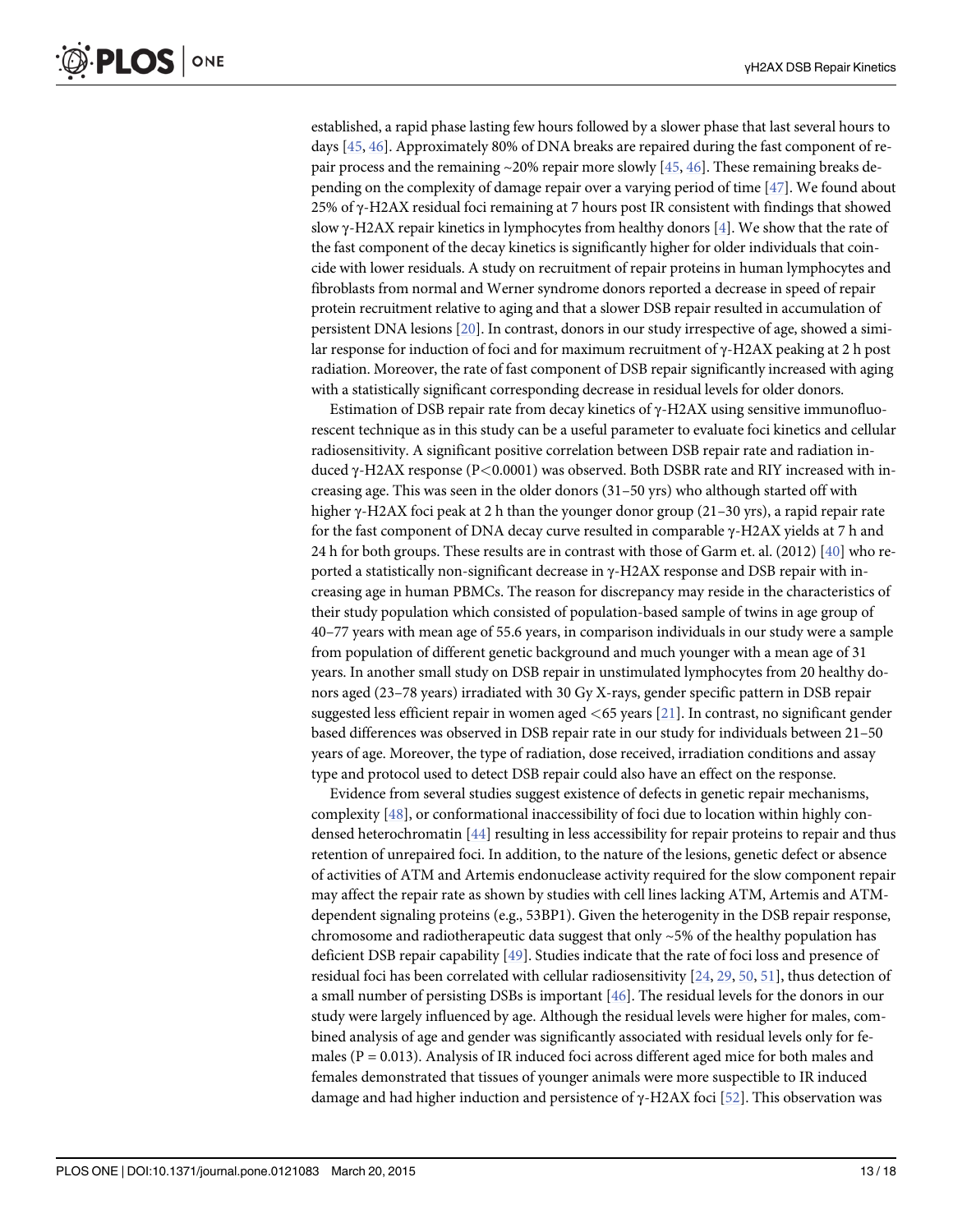<span id="page-13-0"></span>partially correlated with high rate of cellular proliferation and expression of DNA repair proteins and authors suggested age related predisposition to radiation effects. Although donors in our study had a similar IR response irrespective of age, donors in age group 21–30 years and non-Hispanics had significantly higher residuals.

We found age as a modulator of DSB  $\gamma$ -H2AX repair kinetics. An increase in endogenous foci levels, a trend of increase in RIF γ-H2AX levels and a significant decrease in the residual foci levels with age was observed. Interestingly, DSBR rate for the fast component of repair increased with age. Studies investigating dependence of aging and γ-H2AX formation remain inconclusive. Evidence in the literature from studies on aging and senescing cell lines of epithelial and fibroblastic origin and mice, show an increase in  $\gamma$ -H2AX foci with age [[20,](#page-15-0) [53](#page-17-0)–[55](#page-17-0)]. Increasing γ-H2AX levels in healthy subjects of different age groups lead [\[20,](#page-15-0) [56\]](#page-17-0) these investigators to conclude that aging may cause more DSB and/or alter the functional capacity of human cells to repair DSB resulting in age related decline in DSB repair efficiency and fidelity. In contrast, Firsanov et.al [\[57](#page-17-0)], conclude that the dynamics of γ-H2AX formation and kinetics is independent of age. A possible explanation for the discrepancy can be attributed to the cell type, inter-individual variation, younger group (21–50 years with mean age of 31 years) analyzed in our study compared to studies with donors in the age group up to 83 years.

#### Summary

Analysis of variability in DNA repair kinetics in a normal mixed population has the potential to extend our knowledge on individual radiosensitivity and variation in inter-individual endogenous γ-H2AX level, information unavailable yet useful for triage decision at the site of nuclear incidents. By closely evaluating interactions of genetic, lifestyle, aging and other factors with DNA DSB repair in donor study, understanding of molecular processes of diseases associated with DNA repair is expanded. We identified significant associations of age, ethnicity, race, gender, and alcohol use with variation in γ-H2AX total fluorescent intensity endogenous and residual levels. Variation in endogenous levels was dependant on alcohol use, ethnicity and age. An increase in the endogenous levels was positively correlated with age. The IR response at 0.5 h was independent of factors studied. Understanding the response to IR by individuals is important for minimizing side effects during radiotherapy. An increase in DSB repair rate of the fast component in individuals of age group 31–50 years coincided with reduced residuals at 24 h. There is now a great deal of interest in mechanistic biomarkers that could ultimately lead to predictive or preventive strategies and also in the context of potential individualized biomarkers for cancer therapy. Until now, there has been no corresponding high-throughput technology for assaying global DSB repair kinetics as developed at the Center for High-Throughput Minimally Invasice Radiation Biodosimetry [\[33](#page-16-0)] with demonstration of its practicality and scalability as in this study. Having the technology for a high throughput, inexpensive assay for global DSB repair would allow a new approach—DSB-repair association studies using fingerstick volumes of blood. Assessing the kinetics of a repair protein as in the present small scale study provides a practical, rapid, high-throughput, and inexpensive tool for assessing global DSB repair capacity on an individual-by-individual basis. Potential applications are for epidemiological studies relating to cancer therapy strategies, and also to facilitate development of preventive strategies for a variety of diseases—either in standalone epidemiological studies, or to complement molecularly-based association studies.

#### Supporting Information

[S1 Fig.](http://www.plosone.org/article/fetchSingleRepresentation.action?uri=info:doi/10.1371/journal.pone.0121083.s001) γ-H2AX expression in human lymphocyte. Representative γ-H2AX staining in isolated lymphocytes irradiated with 4 Gy visualized with Alexa Fluor 555 and for cells fixed at time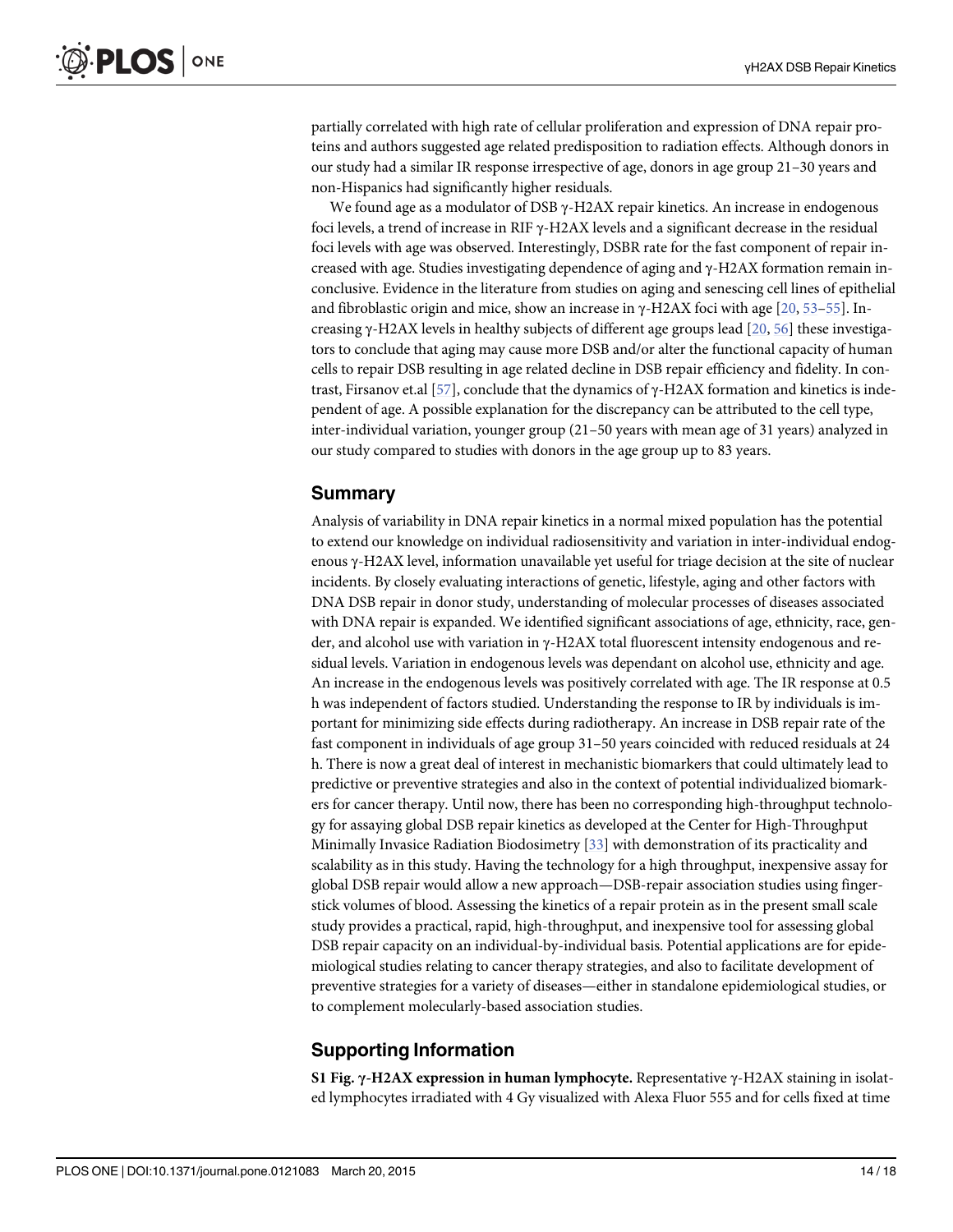<span id="page-14-0"></span>points 0 h, 0.5 h, 2 h, 4 h, 7 h, 24 h post irradiation. A potential confounder for RABiT imaging analyses is rejection of abnormal cells, an effect of radiation-induced apoptosis that may result in possible bias of γ-H2AX measurements in aging cells. Although presence of abnormal cells was not largely different among the cells captured in two age group cells upto 24 h post irradiation it is recognized as a valid concern for later time points. (TIF)

[S1 Table](http://www.plosone.org/article/fetchSingleRepresentation.action?uri=info:doi/10.1371/journal.pone.0121083.s002). Demographic details of the recruited donors for the study. (PDF)

[S2 Table](http://www.plosone.org/article/fetchSingleRepresentation.action?uri=info:doi/10.1371/journal.pone.0121083.s003). Raw data for the γ-H2AX kinetics demographic study of the recruited donors for the time points 0 h, 0.5 h, 2 h, 4 h, 7 h and 24 h. (PDF)

[S3 Table](http://www.plosone.org/article/fetchSingleRepresentation.action?uri=info:doi/10.1371/journal.pone.0121083.s004). γH2AX data values are presented as Mean  $\pm$  SEM at time points of 0 h, 0.5 h and 24 h for each of the demographic groups. (PDF)

[S4 Table](http://www.plosone.org/article/fetchSingleRepresentation.action?uri=info:doi/10.1371/journal.pone.0121083.s005). The effect of age, ethnicity, race and alcohol use on variation in DSB γH2AX repair kinetics at 0 h, 0.5 h and 24 h by A. Multiple linear regression analysis B. Simple linear regression analysis for parameters that were significant with multiple regression analysis is presented. Significant P< 0.05.

(PDF)

#### Acknowledgments

We would like to thank the nurses from the Department of Radiation Oncology, Columbia University Medical Center for helping with the fingerstick blood draw from the recruited donors.

# Author Contributions

Conceived and designed the experiments: DB HT PS. Performed the experiments: PS BP. Analyzed the data: PS IS. Contributed reagents/materials/analysis tools: MT IS. Wrote the paper: PS.

#### References

- [1.](#page-0-0) Costes SV, Chiolo I, Pluth JM, Barcellos-Hoff MH, Jakob B. Spatiotemporal characterization of ionizing radiation induced DNA damage foci and their relation to chromatin organization. Mutat Res. 2010; 704 (1–3):78–87. Epub 2010/01/12. doi: [10.1016/j.mrrev.2010.02.002](http://dx.doi.org/10.1016/j.mrrev.2010.02.002) PMID: [20700913](http://www.ncbi.nlm.nih.gov/pubmed/20700913)
- [2.](#page-1-0) Banath JP, Klokov D, MacPhail SH, Banuelos CA, Olive PL. Residual gammaH2AX foci as an indication of lethal DNA lesions. BMC Cancer. 2010; 10:4. Epub 2010/01/07. doi: [10.1186/1471-2407-10-4](http://dx.doi.org/10.1186/1471-2407-10-4) PMID: [20051134](http://www.ncbi.nlm.nih.gov/pubmed/20051134)
- [3.](#page-1-0) Rothkamm K, Horn S. gamma-H2AX as protein biomarker for radiation exposure. Ann Ist Super Sanita. 2009; 45(3):265–71. Epub 2009/10/29. PMID: [19861731](http://www.ncbi.nlm.nih.gov/pubmed/19861731)
- [4.](#page-1-0) Redon CE, Dickey JS, Bonner WM, Sedelnikova OA. gamma-H2AX as a biomarker of DNA damage induced by ionizing radiation in human peripheral blood lymphocytes and artificial skin. Adv Space Res. 2009; 43(8):1171–8. Epub 2010/01/05. PMID: [20046946](http://www.ncbi.nlm.nih.gov/pubmed/20046946)
- [5.](#page-1-0) Rogakou EP, Boon C, Redon C, Bonner WM. Megabase chromatin domains involved in DNA doublestrand breaks in vivo. J Cell Biol. 1999; 146(5):905–16. Epub 1999/09/09. PMID: [10477747](http://www.ncbi.nlm.nih.gov/pubmed/10477747)
- [6.](#page-1-0) Garty G, Chen Y, Salerno A, Turner H, Zhang J, Lyulko O, et al. The RABIT: a rapid automated biodosimetry tool for radiological triage. Health Phys. 2010; 98(2):209–17. Epub 2010/01/13. doi: [10.1097/HP.](http://dx.doi.org/10.1097/HP.0b013e3181ab3cb6) [0b013e3181ab3cb6](http://dx.doi.org/10.1097/HP.0b013e3181ab3cb6) PMID: [20065685](http://www.ncbi.nlm.nih.gov/pubmed/20065685)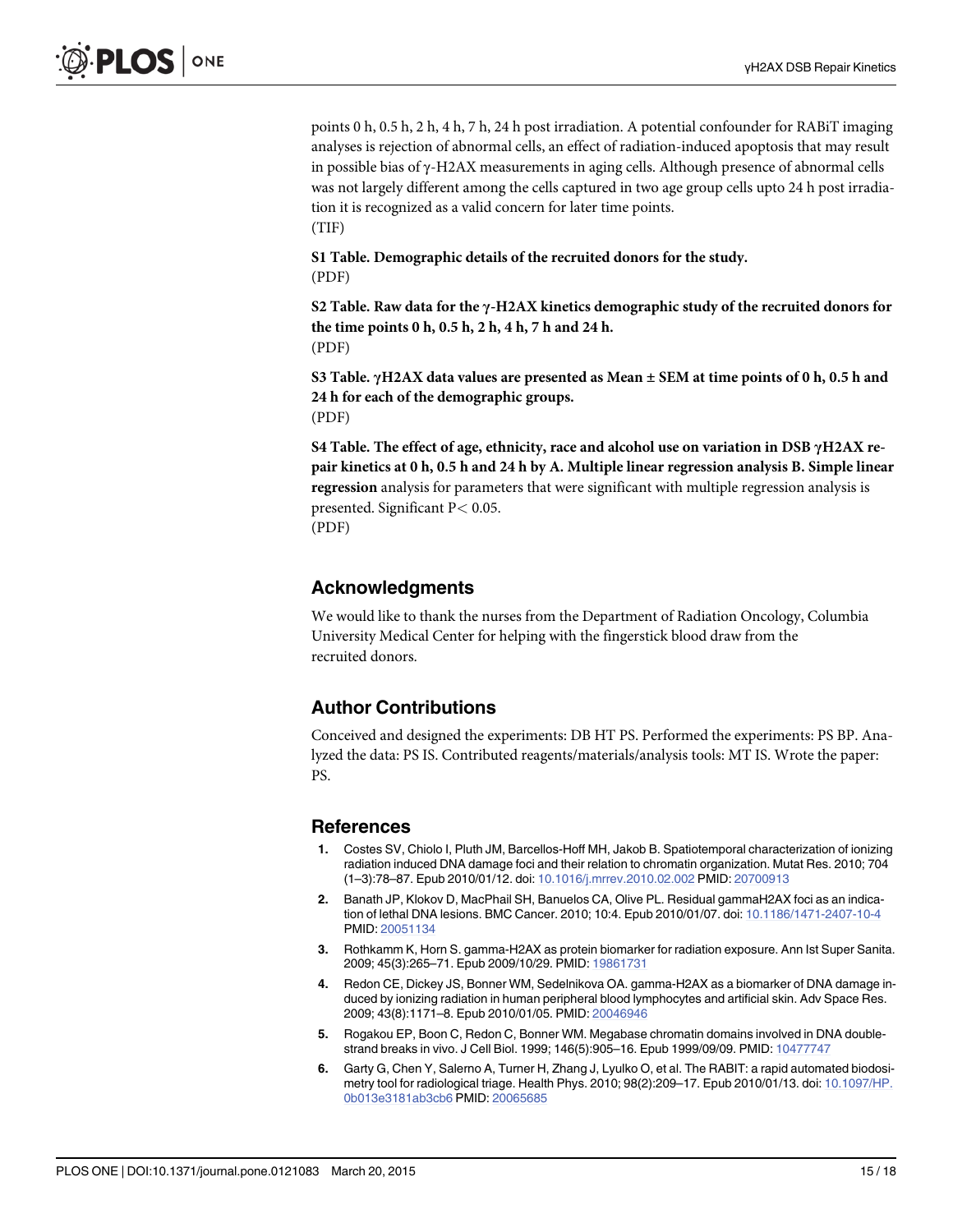- <span id="page-15-0"></span>[7.](#page-1-0) Chen Y, Zhang J, Wang H, Garty G, Xu Y, Lyulko OV, et al. Design and Preliminary Validation of a Rapid Automated Biodosimetry Tool for High Througput Radiological Triage. Proc ASME Des Eng Tech Conf. 2009; 3:61–7. Epub 2009/01/01. PMID: [21258614](http://www.ncbi.nlm.nih.gov/pubmed/21258614)
- [8.](#page-1-0) Turner HC, Brenner DJ, Chen Y, Bertucci A, Zhang J, Wang H, et al. Adapting the gamma-H2AX assay for automated processing in human lymphocytes. 1. Technological aspects. Radiat Res. 2011; 175 (3):282–90. Epub 2011/03/11. doi: [10.1667/RR2125.1](http://dx.doi.org/10.1667/RR2125.1) PMID: [21388271](http://www.ncbi.nlm.nih.gov/pubmed/21388271)
- [9.](#page-1-0) Bhogal N, Jalali F, Bristow RG. Microscopic imaging of DNA repair foci in irradiated normal tissues. Int J Radiat Biol. 2009; 85(9):732–46. Epub 2009/03/20. doi: [10.1080/09553000902785791](http://dx.doi.org/10.1080/09553000902785791) PMID: [19296345](http://www.ncbi.nlm.nih.gov/pubmed/19296345)
- [10.](#page-1-0) Rogakou EP, Pilch DR, Orr AH, Ivanova VS, Bonner WM. DNA double-stranded breaks induce histone H2AX phosphorylation on serine 139. J Biol Chem. 1998; 273(10):5858–68. Epub 1998/04/16. PMID: [9488723](http://www.ncbi.nlm.nih.gov/pubmed/9488723)
- [11.](#page-1-0) Roch-Lefevre S, Mandina T, Voisin P, Gaetan G, Mesa JE, Valente M, et al. Quantification of gamma-H2AX foci in human lymphocytes: a method for biological dosimetry after ionizing radiation exposure. Radiat Res. 2010; 174(2):185–94. Epub 2010/08/05. doi: [10.1667/RR1775.1](http://dx.doi.org/10.1667/RR1775.1) PMID: [20681785](http://www.ncbi.nlm.nih.gov/pubmed/20681785)
- [12.](#page-1-0) Andrievski A, Wilkins RC. The response of gamma-H2AX in human lymphocytes and lymphocytes subsets measured in whole blood cultures. Int J Radiat Biol. 2009; 85(4):369–76. Epub 2009/04/29. doi: [10.1080/09553000902781147](http://dx.doi.org/10.1080/09553000902781147) PMID: [19399682](http://www.ncbi.nlm.nih.gov/pubmed/19399682)
- [13.](#page-1-0) Ismail IH, Wadhra TI, Hammarsten O. An optimized method for detecting gamma-H2AX in blood cells reveals a significant interindividual variation in the gamma-H2AX response among humans. Nucleic Acids Res. 2007; 35(5):e36. Epub 2007/02/08. PMID: [17284459](http://www.ncbi.nlm.nih.gov/pubmed/17284459)
- [14.](#page-1-0) Marcon F, Carotti D, Andreoli C, Siniscalchi E, Leopardi P, Caiola S, et al. DNA damage response in monozygotic twins discordant for smoking habits. Mutagenesis. 2013; 28(2):135–44. Epub 2012/11/08. doi: [10.1093/mutage/ges062](http://dx.doi.org/10.1093/mutage/ges062) PMID: [23132286](http://www.ncbi.nlm.nih.gov/pubmed/23132286)
- [15.](#page-1-0) Mohankumar MN, Janani S, Prabhu BK, Kumar PR, Jeevanram RK. DNA damage and integrity of UVinduced DNA repair in lymphocytes of smokers analysed by the comet assay. Mutation research. 2002; 520(1–2):179–87. Epub 2002/09/26. PMID: [12297160](http://www.ncbi.nlm.nih.gov/pubmed/12297160)
- [16.](#page-1-0) Collins AR, Harrington V, Drew J, Melvin R. Nutritional modulation of DNA repair in a human intervention study. Carcinogenesis. 2003; 24(3):511–5. Epub 2003/03/29. PMID: [12663512](http://www.ncbi.nlm.nih.gov/pubmed/12663512)
- [17.](#page-1-0) Fenech M, Baghurst P, Luderer W, Turner J, Record S, Ceppi M, et al. Low intake of calcium, folate, nicotinic acid, vitamin E, retinol, beta-carotene and high intake of pantothenic acid, biotin and riboflavin are significantly associated with increased genome instability—results from a dietary intake and micronucleus index survey in South Australia. Carcinogenesis. 2005; 26(5):991–9. Epub 2005/02/12. PMID: [15705599](http://www.ncbi.nlm.nih.gov/pubmed/15705599)
- [18.](#page-1-0) Marcon F, Andreoli C, Rossi S, Verdina A, Galati R, Crebelli R. Assessment of individual sensitivity to ionizing radiation and DNA repair efficiency in a healthy population. Mutation research. 2003; 541(1–- 2):1–8. Epub 2003/10/22. PMID: [14568301](http://www.ncbi.nlm.nih.gov/pubmed/14568301)
- [19.](#page-10-0) Schurman SH, Dunn CA, Greaves R, Yu B, Ferrucci L, Croteau DL, et al. Age-related disease association of endogenous gamma-H2AX foci in mononuclear cells derived from leukapheresis. PLOS One. 2012; 7(9):e45728. Epub 2012/10/03. doi: [10.1371/journal.pone.0045728](http://dx.doi.org/10.1371/journal.pone.0045728) PMID: [23029205](http://www.ncbi.nlm.nih.gov/pubmed/23029205)
- [20.](#page-10-0) Sedelnikova OA, Horikawa I, Redon C, Nakamura A, Zimonjic DB, Popescu NC, et al. Delayed kinetics of DNA double-strand break processing in normal and pathological aging. Aging Cell. 2008; 7(1):89– 100. Epub 2007/11/17. PMID: [18005250](http://www.ncbi.nlm.nih.gov/pubmed/18005250)
- [21.](#page-1-0) Mayer PJ, Lange CS, Bradley MO, Nichols WW. Gender differences in age-related decline in DNA double-strand break damage and repair in lymphocytes. Ann Hum Biol. 1991; 18(5):405–15. Epub 1991/ 09/01. PMID: [1952798](http://www.ncbi.nlm.nih.gov/pubmed/1952798)
- [22.](#page-1-0) Kuhne M, Riballo E, Rief N, Rothkamm K, Jeggo PA, Lobrich M. A double-strand break repair defect in ATM-deficient cells contributes to radiosensitivity. Cancer Res. 2004; 64(2):500–8. Epub 2004/01/28. PMID: [14744762](http://www.ncbi.nlm.nih.gov/pubmed/14744762)
- 23. Lobrich M, Kuhne M, Wetzel J, Rothkamm K. Joining of correct and incorrect DNA double-strand break ends in normal human and ataxia telangiectasia fibroblasts. Genes Chromosomes Cancer. 2000; 27 (1):59–68. Epub 1999/11/24. PMID: [10564587](http://www.ncbi.nlm.nih.gov/pubmed/10564587)
- [24.](#page-1-0) Olive PL, Banath JP. Phosphorylation of histone H2AX as a measure of radiosensitivity. Int J Radiat Oncol Biol Phys. 2004; 58(2):331–5. Epub 2004/01/31. PMID: [14751500](http://www.ncbi.nlm.nih.gov/pubmed/14751500)
- [25.](#page-1-0) Jeggo PA, Geuting V, Lobrich M. The role of homologous recombination in radiation-induced doublestrand break repair. Radiother Oncol. 2011; 101(1):7–12. Epub 2011/07/09. doi: [10.1016/j.radonc.](http://dx.doi.org/10.1016/j.radonc.2011.06.019) [2011.06.019](http://dx.doi.org/10.1016/j.radonc.2011.06.019) PMID: [21737170](http://www.ncbi.nlm.nih.gov/pubmed/21737170)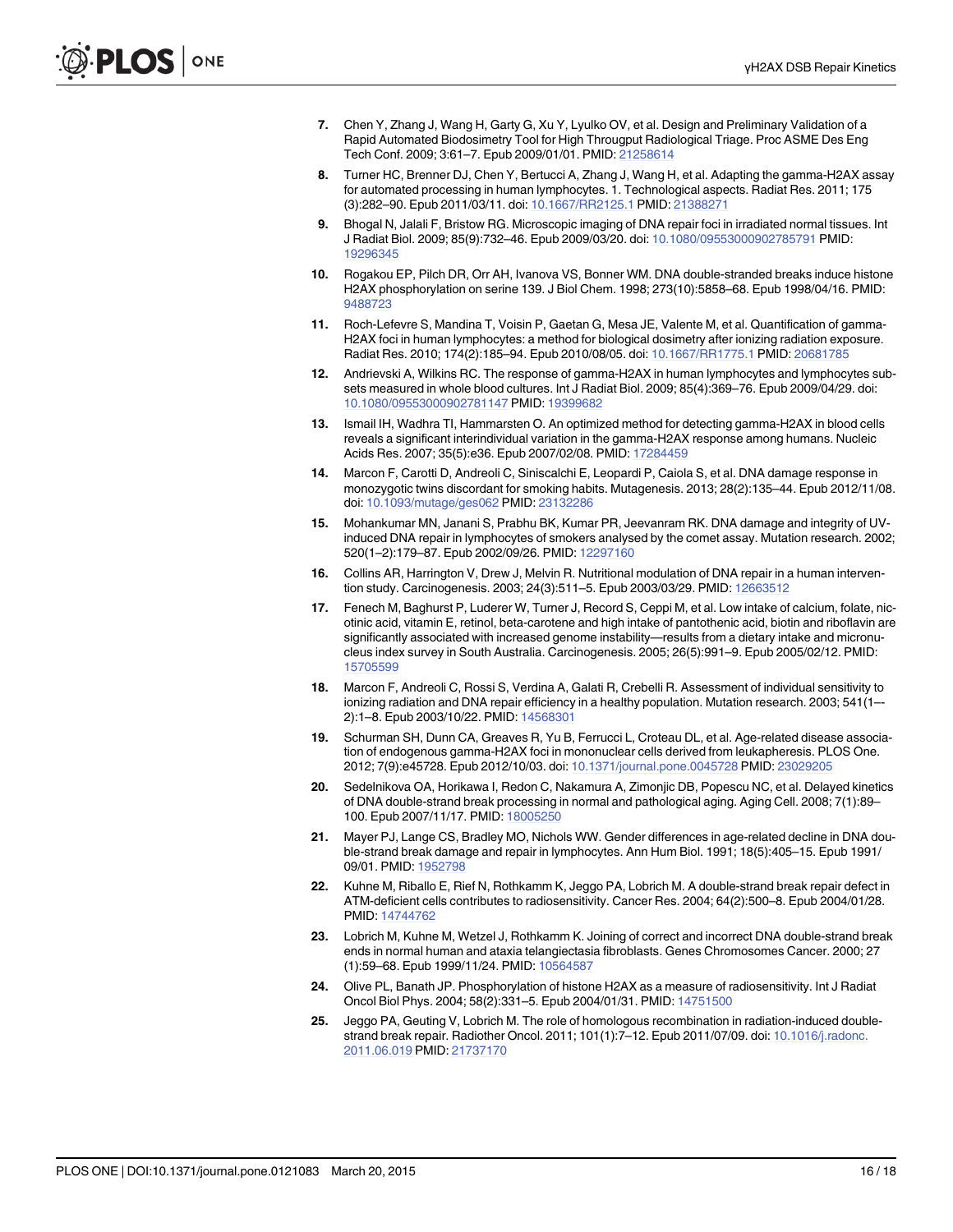- <span id="page-16-0"></span>[26.](#page-1-0) Horn S, Barnard S, Rothkamm K. Gamma-H2AX-based dose estimation for whole and partial body radiation exposure. PLOS One. 2011; 6(9):e25113. Epub 2011/10/04. doi: [10.1371/journal.pone.](http://dx.doi.org/10.1371/journal.pone.0025113) [0025113](http://dx.doi.org/10.1371/journal.pone.0025113) PMID: [21966430](http://www.ncbi.nlm.nih.gov/pubmed/21966430)
- [27.](#page-1-0) Bhogal N, Kaspler P, Jalali F, Hyrien O, Chen R, Hill RP, et al. Late residual gamma-H2AX foci in murine skin are dose responsive and predict radiosensitivity in vivo. Radiat Res. 2010; 173(1):1–9. Epub 2010/01/01. doi: [10.1667/RR1851.1](http://dx.doi.org/10.1667/RR1851.1) PMID: [20041754](http://www.ncbi.nlm.nih.gov/pubmed/20041754)
- [28.](#page-1-0) Djuzenova CS, Elsner I, Katzer A, Worschech E, Distel LV, Flentje M, et al. Radiosensitivity in breast cancer assessed by the histone gamma-H2AX and 53BP1 foci. Radiat Oncol. 2013; 8:98. Epub 2013/ 04/27. doi: [10.1186/1748-717X-8-98](http://dx.doi.org/10.1186/1748-717X-8-98) PMID: [23617930](http://www.ncbi.nlm.nih.gov/pubmed/23617930)
- [29.](#page-1-0) Taneja N, Davis M, Choy JS, Beckett MA, Singh R, Kron SJ, et al. Histone H2AX phosphorylation as a predictor of radiosensitivity and target for radiotherapy. J Biol Chem. 2004; 279(3):2273–80. Epub 2003/10/17. PMID: [14561744](http://www.ncbi.nlm.nih.gov/pubmed/14561744)
- [30.](#page-1-0) Henriquez-Hernandez LA, Carmona-Vigo R, Pinar B, Bordon E, Lloret M, Nunez MI, et al. Combined low initial DNA damage and high radiation-induced apoptosis confers clinical resistance to long-term toxicity in breast cancer patients treated with high-dose radiotherapy. Radiat Oncol. 2011; 6:60. Epub 2011/06/08. doi: [10.1186/1748-717X-6-60](http://dx.doi.org/10.1186/1748-717X-6-60) PMID: [21645372](http://www.ncbi.nlm.nih.gov/pubmed/21645372)
- [31.](#page-1-0) Valdiglesias V, Giunta S, Fenech M, Neri M, Bonassi S. gammaH2AX as a marker of DNA double strand breaks and genomic instability in human population studies. Mutat Res. 2013; 753(1):24–40. Epub 2013/02/19. doi: [10.1016/j.mrrev.2013.02.001](http://dx.doi.org/10.1016/j.mrrev.2013.02.001) PMID: [23416207](http://www.ncbi.nlm.nih.gov/pubmed/23416207)
- [32.](#page-2-0) Turner HC, Sharma P, Perrier JR, Bertucci A, Smilenov L, Taveras M, et al. The RABiT: High Throughput Technology for Assessing Global DSB Repair Submitted.
- [33.](#page-2-0) Turner HC, Sharma P, Perrier JR, Bertucci A, Smilenov L, Johnson G, et al. The RABiT: high-throughput technology for assessing global DSB repair. Radiation and environmental biophysics. 2014; 53 (2):265–72. Epub 2014/01/31. doi: [10.1007/s00411-014-0514-0](http://dx.doi.org/10.1007/s00411-014-0514-0) PMID: [24477408](http://www.ncbi.nlm.nih.gov/pubmed/24477408)
- [34.](#page-3-0) Edelstein A, Amodaj N, Hoover K, Vale R, Stuurman N. Computer control of microscopes using micro-Manager. Curr Protoc Mol Biol. 2010; Chapter 14:Unit14 20. Epub 2010/10/05. doi: [10.1002/](http://dx.doi.org/10.1002/0471142727.mb1420s92) [0471142727.mb1420s92](http://dx.doi.org/10.1002/0471142727.mb1420s92) PMID: [20890901](http://www.ncbi.nlm.nih.gov/pubmed/20890901)
- [35.](#page-4-0) Burnham KP, Anderson DR. Model selection and multi-model inference: a practical information-theoretic approach: Springer; 2002.
- [36.](#page-4-0) Burnham KP, Anderson DR, Huyvaert KP. AIC model selection and multimodel inference in behavioral ecology: some background, observations, and comparisons. Behav Ecol Sociobiol. 2011; 65(1):23–35.
- [37.](#page-8-0) Rothkamm K, Kruger I, Thompson LH, Lobrich M. Pathways of DNA double-strand break repair during the mammalian cell cycle. Mol Cell Biol. 2003; 23(16):5706–15. Epub 2003/08/05. PMID: [12897142](http://www.ncbi.nlm.nih.gov/pubmed/12897142)
- [38.](#page-10-0) Bonner WM, Redon CE, Dickey JS, Nakamura AJ, Sedelnikova OA, Solier S, et al. GammaH2AX and cancer. Nat Rev Cancer. 2008; 8(12):957-67. Epub 2008/11/14. doi: [10.1038/nrc2523](http://dx.doi.org/10.1038/nrc2523) PMID: [19005492](http://www.ncbi.nlm.nih.gov/pubmed/19005492)
- [39.](#page-10-0) Roch-Lefevre S, Mandina T, Voisin P, Gaetan G, Mesa JE, Valente M, et al. Quantification of gamma-H2AX foci in human lymphocytes: a method for biological dosimetry after ionizing radiation exposure. Radiat Res. 2010; 174(2): 185-94. Epub 2010/08/05. doi: [10.1667/RR1775.1](http://dx.doi.org/10.1667/RR1775.1) PMID: [20681785](http://www.ncbi.nlm.nih.gov/pubmed/20681785)
- [40.](#page-11-0) Garm C, Moreno-Villanueva M, Burkle A, Petersen I, Bohr VA, Christensen K, et al. Age and gender effects on DNA strand break repair in peripheral blood mononuclear cells. Aging Cell. 2013; 12(1):58–66. Epub 2012/10/24. doi: [10.1111/acel.12019](http://dx.doi.org/10.1111/acel.12019) PMID: [23088435](http://www.ncbi.nlm.nih.gov/pubmed/23088435)
- [41.](#page-11-0) Hamasaki K, Imai K, Nakachi K, Takahashi N, Kodama Y, Kusunoki Y. Short-term culture and gamma-H2AX flow cytometry determine differences in individual radiosensitivity in human peripheral T lymphocytes. Environ Mol Mutagen. 2007; 48(1):38–47. Epub 2006/12/14. PMID: [17163504](http://www.ncbi.nlm.nih.gov/pubmed/17163504)
- [42.](#page-11-0) Kotova N, Vare D, Schultz N, Gradecka Meesters D, Stepnik M, Grawe J, et al. Genotoxicity of alcohol is linked to DNA replication-associated damage and homologous recombination repair. Carcinogenesis. 2013; 34(2):325–30. Epub 2012/11/06. doi: [10.1093/carcin/bgs340](http://dx.doi.org/10.1093/carcin/bgs340) PMID: [23125219](http://www.ncbi.nlm.nih.gov/pubmed/23125219)
- [43.](#page-11-0) Martin NT, Nahas SA, Tunuguntla R, Fike F, Gatti RA. Assessing 'radiosensitivity' with kinetic profiles of gamma-H2AX, 53BP1 and BRCA1 foci. Radiother Oncol. 2011; 101(1):35–8. Epub 2011/07/05. doi: [10.1016/j.radonc.2011.05.065](http://dx.doi.org/10.1016/j.radonc.2011.05.065) PMID: [21722985](http://www.ncbi.nlm.nih.gov/pubmed/21722985)
- [44.](#page-11-0) Martin OA, Ivashkevich A, Choo S, Woodbine L, Jeggo PA, Martin RF, et al. Statistical analysis of kinetics, distribution and co-localisation of DNA repair foci in irradiated cells: Cell cycle effect and implications for prediction of radiosensitivity. DNA Repair (Amst). 2013; 12(10):844–55. Epub 2013/07/31. doi: [10.1016/j.dnarep.2013.07.002](http://dx.doi.org/10.1016/j.dnarep.2013.07.002) PMID: [23891250](http://www.ncbi.nlm.nih.gov/pubmed/23891250)
- [45.](#page-12-0) Riballo E, Kuhne M, Rief N, Doherty A, Smith GC, Recio MJ, et al. A pathway of double-strand break rejoining dependent upon ATM, Artemis, and proteins locating to gamma-H2AX foci. Mol Cell. 2004; 16 (5):715–24. Epub 2004/12/03. PMID: [15574327](http://www.ncbi.nlm.nih.gov/pubmed/15574327)